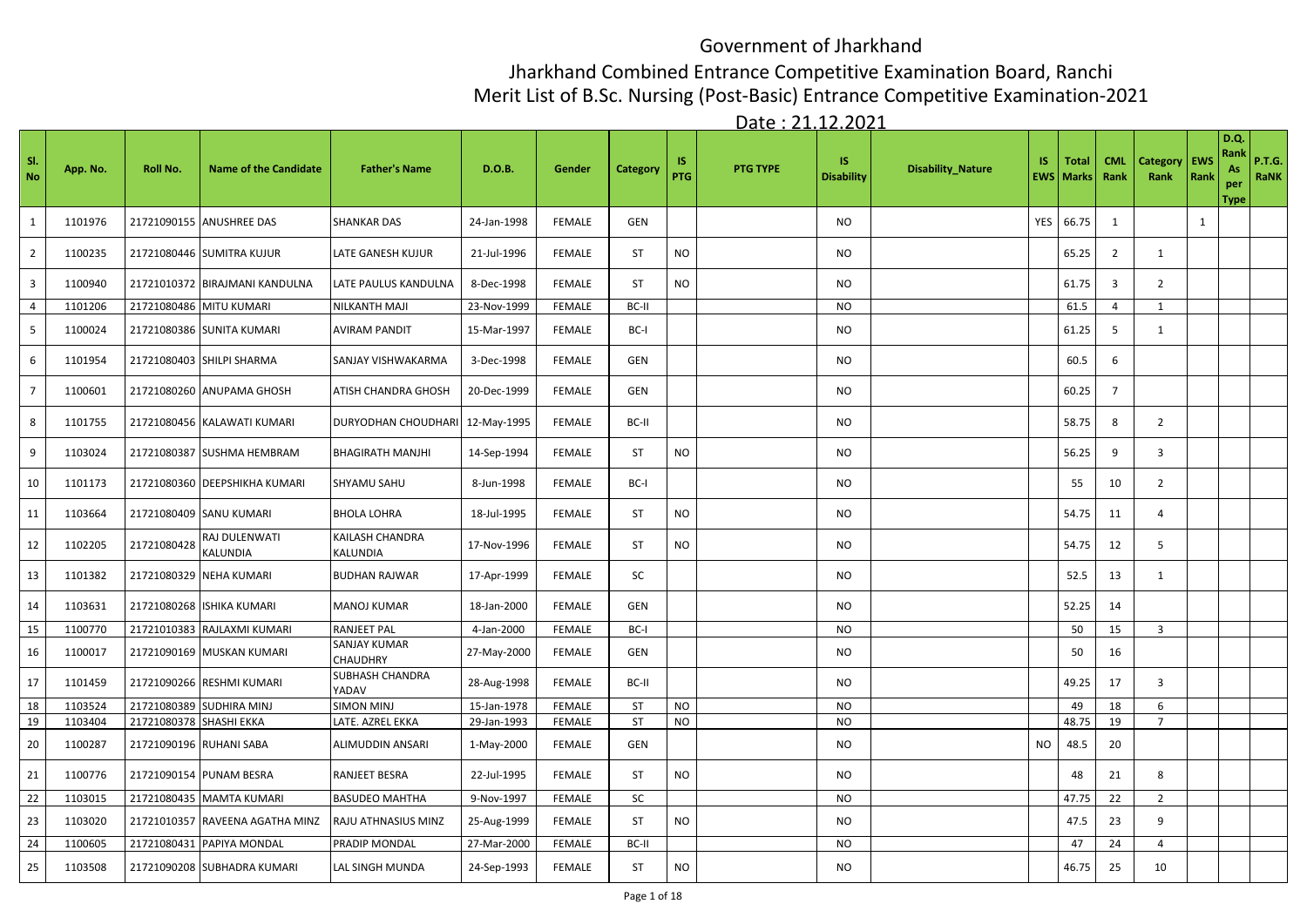| - SI.<br>No | App. No. | <b>Roll No.</b>         | <b>Name of the Candidate</b>      | <b>Father's Name</b>            | D.O.B.      | Gender        | Category  | IS.<br>PTG | <b>PTG TYPE</b> | IS.<br><b>Disability</b> | <b>Disability_Nature</b> | IS. | <b>Total</b><br><b>EWS   Marks</b> | <b>CML</b><br>Rank | <b>Category</b><br>Rank | <b>EWS</b><br>Rank | <b>D.Q.</b><br>Rank<br>As<br>per<br>Type | <b>P.T.G.</b><br>RaNK |
|-------------|----------|-------------------------|-----------------------------------|---------------------------------|-------------|---------------|-----------|------------|-----------------|--------------------------|--------------------------|-----|------------------------------------|--------------------|-------------------------|--------------------|------------------------------------------|-----------------------|
| 26          | 1103690  | 21721080255 DIVYA SHREE |                                   | SANJAY KUMAR SINGH              | 10-Sep-1994 | <b>FEMALE</b> | BC-I      |            |                 | NO.                      |                          |     | 46.5                               | 26                 | 4                       |                    |                                          |                       |
| 27          | 1103628  |                         | 21721090216 NIDHI KUMARI          | <b>BINOD SINGH</b>              | 12-Jun-1995 | FEMALE        | BC-II     |            |                 | NO                       |                          |     | 46.5                               | 27                 | 5                       |                    |                                          |                       |
| 28          | 1100112  | 21721080304             | <b>UMA KUMARI</b>                 | <b>SANJAY SAW</b>               | 5-Jan-2000  | <b>FEMALE</b> | BC-I      |            |                 | NO                       |                          |     | 46.5                               | 28                 | 5                       |                    |                                          |                       |
| 29          | 1103044  |                         | 21721080395 NIRU PRISCILLA TIRKEY | <b>KISHOR TIRKEY</b>            | 9-Mar-1994  | <b>FEMALE</b> | ST        | <b>NO</b>  |                 | NO.                      |                          |     | 46.25                              | 29                 | 11                      |                    |                                          |                       |
| 30          | 1102647  |                         | 21721090180 BISHNUPRIYA MAHATO    | SHISHIR KUMAR MAHATO            | 26-Jan-2000 | <b>FEMALE</b> | BC-I      |            |                 | NO.                      |                          |     | 45.5                               | 30                 | 6                       |                    |                                          |                       |
| 31          | 1103113  |                         | 21721080338 JYOTI KUMARI RAI      | <b>RAJESH RAI</b>               | 23-Oct-1998 | <b>FEMALE</b> | BC-II     |            |                 | NO.                      |                          |     | 45                                 | 31                 | 6                       |                    |                                          |                       |
| 32          | 1101221  | 21721080266             | SARVESHWARI KUMARI<br><b>EKKA</b> | MAHENDRA URAW                   | 15-Oct-1997 | <b>FEMALE</b> | ST        | NO         |                 | NO                       |                          |     | 44.25                              | 32                 | 12                      |                    |                                          |                       |
| 33          | 1101287  |                         | 21721090197 CHITRA SHREE          | PARAS SAHU                      | 2-Feb-1999  | <b>FEMALE</b> | BC-II     |            |                 | NO                       |                          |     | 44.25                              | 33                 | $\overline{7}$          |                    |                                          |                       |
| 34          | 1100927  |                         | 21721090175 SEEMA KUMARI MAHATO   | SHARAT CHANDRA<br><b>MAHATO</b> | 9-Feb-2000  | <b>FEMALE</b> | BC-I      |            |                 | NO                       |                          |     | 44.25                              | 34                 | $\overline{7}$          |                    |                                          |                       |
| 35          | 1100409  | 21721090240 ANITA RAJ   |                                   | <b>MANSU MANJHI</b>             | 14-Dec-1998 | <b>FEMALE</b> | <b>ST</b> | <b>NO</b>  |                 | NO                       |                          |     | 44                                 | 35                 | 13                      |                    |                                          |                       |
| 36          | 1103255  |                         | 21721080454 SHRISTY RANJAN        | ANIL KUMAR SINGH                | 26-Mar-1998 | <b>FEMALE</b> | BC-I      |            |                 | NO                       |                          |     | 43.75                              | 36                 | 8                       |                    |                                          |                       |
| 37          | 1100404  |                         | 21721080377 RESHMI SOREN          | DINESH SOREN                    | 15-Oct-1998 | <b>FEMALE</b> | ST        | NO         |                 | NO                       |                          |     | 43.5                               | 37                 | 14                      |                    |                                          |                       |
| 38          | 1103650  |                         | 21721010375 PRABHA KUMARI         | <b>SOHAN SAHU</b>               | 10-Feb-1999 | <b>FEMALE</b> | BC-I      |            |                 | NO                       |                          |     | 43.5                               | 38                 | 9                       |                    |                                          |                       |
| 39          | 1101472  |                         | 21721080324 NIRMALA JYOTI         | <b>DHANESHWAR MAHTO</b>         | 27-Mar-1998 | <b>FEMALE</b> | BC-I      |            |                 | NO                       |                          |     | 43                                 | 39                 | 10                      |                    |                                          |                       |
| 40          | 1104006  |                         | 21721080483 ALKA HEMROM           | <b>THEOPHIL HEMROM</b>          | 12-Jan-1993 | <b>FEMALE</b> | ST        | <b>NO</b>  |                 | NO                       |                          |     | 42.75                              | 40                 | 15                      |                    |                                          |                       |
| 41          | 1104267  |                         | 21721090182 KUMARI NIDHI SINHA    | AWADHESH SINGH                  | 5-Mar-1998  | <b>FEMALE</b> | BC-I      |            |                 | NO                       |                          |     | 42.75                              | 41                 | 11                      |                    |                                          |                       |
| 42          | 1103553  |                         | 21721080354 RISHIKA KUMARI        | <b>MANOJ KUMAR</b>              | 29-Nov-1999 | <b>FEMALE</b> | GEN       |            |                 | <b>NO</b>                |                          |     | 42.75                              | 42                 |                         |                    |                                          |                       |
| 43          | 1101097  |                         | 21721090198 ANITA KUMARI          | <b>DWARIKA PRASAD</b>           | 31-Oct-1985 | <b>FEMALE</b> | GEN       |            |                 | NO                       |                          |     | 42.5                               | 43                 |                         |                    |                                          |                       |
| 44          | 1103704  |                         | 21721080380 SONAM PRIYA HEMBROM   | <b>RAJENDRA HEMBROM</b>         | 23-Jul-1989 | <b>FEMALE</b> | ST        | NO         |                 | NO                       |                          |     | 42.5                               | 44                 | 16                      |                    |                                          |                       |
| 45          | 1100463  |                         | 21721080355 NISHA KUMARI          | <b>DULAL MAHTO</b>              | 8-May-1998  | <b>FEMALE</b> | BC-II     |            |                 | NO                       |                          |     | 42.25                              | 45                 | 8                       |                    |                                          |                       |
| 46          | 1100771  |                         | 21721080282 DEEPA KUMARI          | <b>BHUNESHWAR MAHTO</b>         | 23-Feb-1999 | <b>FEMALE</b> | BC-I      |            |                 | NO                       |                          |     | 42.25                              | 46                 | 12                      |                    |                                          |                       |
| 47          | 1102076  |                         | 21721090151 RENU KUMARI           | <b>RAMBILAS SAHU</b>            | 10-Jul-1999 | <b>FEMALE</b> | BC-I      |            |                 | NO                       |                          |     | 42.25                              | 47                 | 13                      |                    |                                          |                       |
| 48          | 1103840  |                         | 21721010371 SEEMA KUMARI          | TIRTU MAHTO                     | 25-Nov-2000 | <b>FEMALE</b> | BC-I      |            |                 | NO                       |                          |     | 42.25                              | 48                 | 14                      |                    |                                          |                       |
| 49          | 1100688  |                         | 21721010435 ISTIYAQUE ANSARI      | SHALIM ANSARI                   | 28-Nov-1996 | MALE          | BC-I      |            |                 | <b>NO</b>                |                          |     | 42                                 | 49                 | 15                      |                    |                                          |                       |
| 50          | 1100002  |                         | 21721080294 KANCHAN PRIYA SOY     | <b>ISHWAR DAS SOY</b>           | 10-Aug-1998 | <b>FEMALE</b> | <b>ST</b> | <b>NO</b>  |                 | <b>NO</b>                |                          |     | 42                                 | 50                 | 17                      |                    |                                          |                       |
| 51          | 1102225  |                         | 21721080440 PARWATI KUMARI        | <b>SURESH SINGH</b>             | 1-Dec-1999  | <b>FEMALE</b> | BC-I      |            |                 | NO                       |                          |     | 41.75                              | 51                 | 16                      |                    |                                          |                       |
| 52          | 1102106  | 21721080484 JYOTI MINZ  |                                   | MASIH PRAKASH MINZ              | 6-Feb-1995  | <b>FEMALE</b> | <b>ST</b> | <b>NO</b>  |                 | NO                       |                          |     | 41.25                              | 52                 | 18                      |                    |                                          |                       |
| 53          | 1102429  |                         | 21721090249 RUPALI SURBHI         | SITARAM RAVIDAS                 | 1-Oct-1999  | FEMALE        | SC        |            |                 | NO                       |                          |     | 41.25                              | 53                 | $\mathbf{3}$            |                    |                                          |                       |
| 54          | 1100764  |                         | 21721080410 PRIYA KUMARI          | LAL MOHAN PRASAD                | 10-Jun-2000 | FEMALE        | BC-I      |            |                 | <b>NO</b>                |                          |     | 41.25                              | 54                 | 17                      |                    |                                          |                       |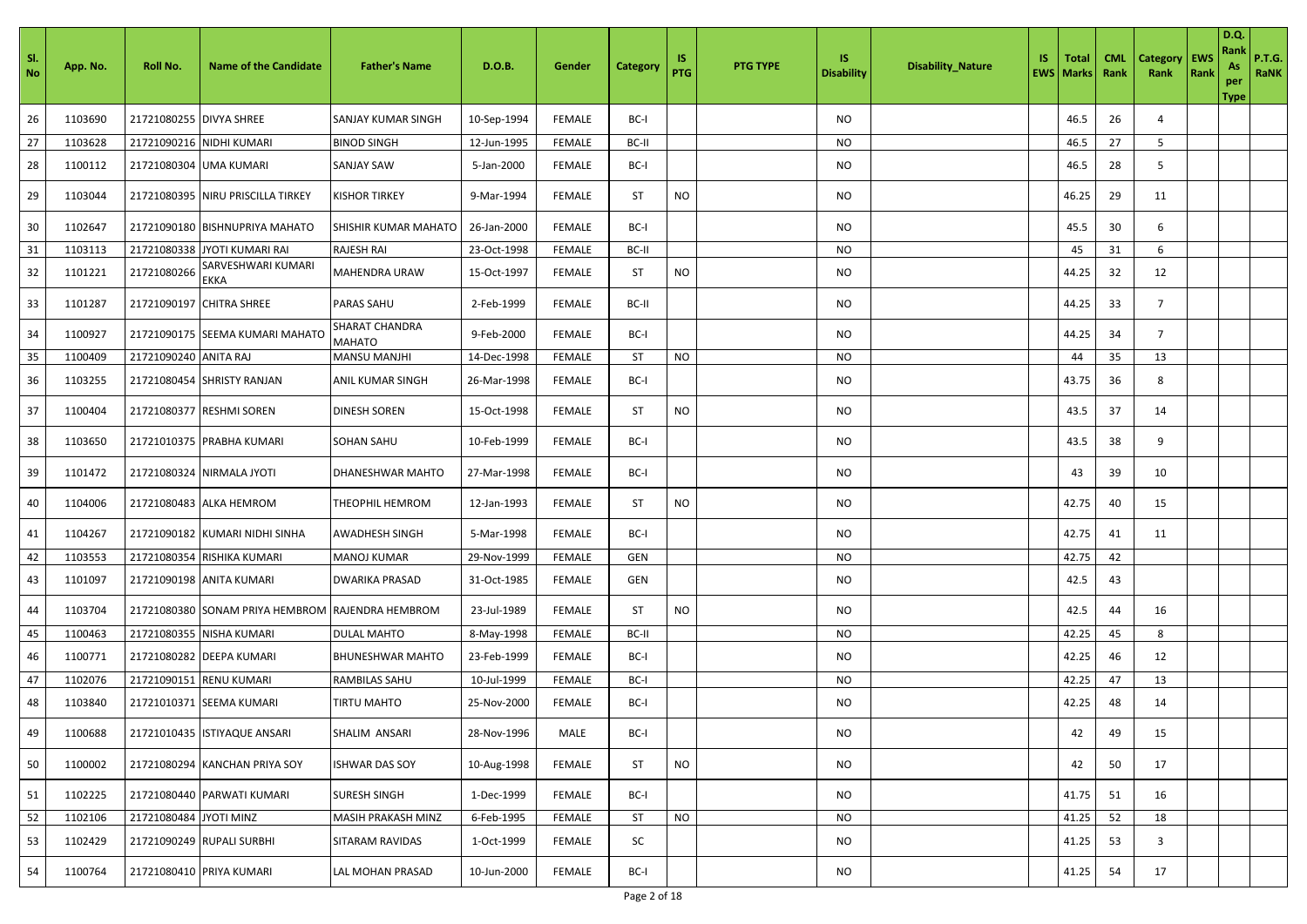| SI.<br>No | App. No. | Roll No.                | <b>Name of the Candidate</b> | <b>Father's Name</b>  | D.O.B.      | Gender        | <b>Category</b>    | IS<br><b>PTG</b> | <b>PTG TYPE</b> | IS.<br><b>Disability</b> | <b>Disability_Nature</b> | IS. | Total<br><b>EWS   Marks</b> | <b>CML</b><br>Rank | <b>Category</b><br>Rank | EWS<br>Rank    | <b>D.Q.</b><br>Rank<br>As<br>per<br><b>Type</b> | <b>P.T.G.</b><br>RaNK |
|-----------|----------|-------------------------|------------------------------|-----------------------|-------------|---------------|--------------------|------------------|-----------------|--------------------------|--------------------------|-----|-----------------------------|--------------------|-------------------------|----------------|-------------------------------------------------|-----------------------|
| 55        | 1102027  | 21721090173 JYOTI TOPPO |                              | <b>LALU TOPPO</b>     | 18-Mar-1993 | <b>FEMALE</b> | <b>ST</b>          | <b>NO</b>        |                 | <b>NO</b>                |                          |     | 41                          | 55                 | 19                      |                |                                                 |                       |
| 56        | 1102756  |                         | 21721090147 SHWETA KUMARI    | KISHORI MAHTO         | 10-Sep-1999 | <b>FEMALE</b> | BC-I               |                  |                 | NO                       |                          |     | 41                          | 56                 | 18                      |                |                                                 |                       |
| 57        | 1100963  |                         | 21721080359 PRIYANKA KUJUR   | <b>SHUKHDEV ORAON</b> | 12-Mar-1996 | <b>FEMALE</b> | <b>ST</b>          | <b>NO</b>        |                 | NO.                      |                          |     | 40.5                        | 57                 | 20                      |                |                                                 |                       |
| 58        | 1100881  |                         | 21721080289 NEHA MAHATO      | <b>MANTU MAHATO</b>   | 18-May-1998 | <b>FEMALE</b> | BC-I               |                  |                 | <b>NO</b>                |                          |     | 40.25                       | 58                 | 19                      |                |                                                 |                       |
| 59        | 1101282  | 21721080328 REETA TIGGA |                              | <b>SURAJ TIGGA</b>    | 30-Aug-1992 | <b>FEMALE</b> | <b>ST</b>          | <b>NO</b>        |                 | NO                       |                          |     | 40                          | 59                 | 21                      |                |                                                 |                       |
| 60        | 1102425  |                         | 21721080443 SHALINI MISHRA   | <b>BIMAL MISHRA</b>   | 15-Jan-1997 | <b>FEMALE</b> | GEN                |                  |                 | NO                       |                          | YES | 40                          | 60                 |                         | $\overline{2}$ |                                                 |                       |
| 61        | 1103975  |                         | 21721080471 RAJNI KUMARI     | RATAN KUMAR SINGH     | 7-Apr-1997  | <b>FEMALE</b> | GEN                |                  |                 | NO                       |                          | NO  | 39.75                       | 61                 |                         |                |                                                 |                       |
| 62        | 1100479  |                         | 21721090274 SALONI MUSKAN    | SHIVNATH CHOUDHARY    | 27-Aug-2000 | <b>FEMALE</b> | GEN                |                  |                 | NO.                      |                          |     | 39.75                       | 62                 |                         |                |                                                 |                       |
| 63        | 1101408  |                         | 21721090206 PRIYANKA KUMARI  | LAXMAN MAHTO          | 20-Nov-1997 | <b>FEMALE</b> | BC-I               |                  |                 | <b>NO</b>                |                          |     | 39.25                       | 63                 | 20                      |                |                                                 |                       |
| 64        | 1100285  |                         | 21721080473 RAUNAK PERWEEN   | <b>SHEKH NAYEEM</b>   | 24-Dec-1999 | <b>FEMALE</b> | BC-I               |                  |                 | NO                       |                          |     | 39                          | 64                 | 21                      |                |                                                 |                       |
| 65        | 1102607  |                         | 21721090167 NEELU MURMU      | SHYAM LAL MURMU       | 9-Jan-1996  | <b>FEMALE</b> | ST                 | <b>NO</b>        |                 | NO                       |                          |     | 38.75                       | 65                 | 22                      |                |                                                 |                       |
| 66        | 1101494  | 21721080425 RIYA        |                              | LAKHAN PRASAD         | 1-Feb-1998  | <b>FEMALE</b> | GEN                |                  |                 | NO                       |                          |     | 38.75                       | 66                 |                         |                |                                                 |                       |
| 67        | 1102760  | 21721010380 JAYA RANI   |                              | <b>BHOLA MAHTO</b>    | 3-Mar-1998  | <b>FEMALE</b> | BC-I               |                  |                 | <b>NO</b>                |                          |     | 38.75                       | 67                 | 22                      |                |                                                 |                       |
| 68        | 1100021  |                         | 21721080264 RUPHINA BANDO    | RAJU BANDO            | 6-Apr-1996  | <b>FEMALE</b> | <b>ST</b>          | <b>NO</b>        |                 | <b>NO</b>                |                          |     | 38.5                        | 68                 | 23                      |                |                                                 |                       |
| 69        | 1100567  |                         | 21721090184 SURBHI MAHATO    | <b>GURBA MAHATO</b>   | 4-Feb-1999  | <b>FEMALE</b> | BC-I               |                  |                 | <b>NO</b>                |                          |     | 38.5                        | 69                 | 23                      |                |                                                 |                       |
| 70        | 1103283  |                         | 21721080366 MAMTA KUMARI     | <b>KUMOD YADAV</b>    | 6-Jun-1999  | <b>FEMALE</b> | BC-II              |                  |                 | <b>NO</b>                |                          |     | 38.25                       | 70                 | 9                       |                |                                                 |                       |
| 71        | 1100453  | 21721080353             | <b>SUBASI SOY</b>            | <b>ANTHONI SOY</b>    | 1-Feb-1999  | <b>FEMALE</b> | <b>ST</b>          | <b>NO</b>        |                 | NO                       |                          |     | 38                          | 71                 | 24                      |                |                                                 |                       |
| 72        | 1103590  |                         | 21721080254 MAHIMA KUMARI    | RAJESH MAHTO          | 9-Oct-1999  | <b>FEMALE</b> | BC-I               |                  |                 | <b>NO</b>                |                          |     | 37.25                       | 72                 | 24                      |                |                                                 |                       |
| 73        | 1101383  |                         | 21721080367 LAXMI KUMARI     | <b>BIRBAL MANJHI</b>  | 1-Aug-1998  | <b>FEMALE</b> | ST                 | <b>NO</b>        |                 | NO                       |                          |     | 37                          | 73                 | 25                      |                |                                                 |                       |
| 74        | 1102015  |                         | 21721080434 KARMILA TUDU     | BADHA CHARAN TUDU     | 12-Sep-1997 | <b>FEMALE</b> | <b>ST</b>          | <b>NO</b>        |                 | <b>NO</b>                |                          |     | 36.75                       | 74                 | 26                      |                |                                                 |                       |
| 75        | 1101254  | 21721080399 PRIYA       |                              | <b>LAKHAN PRASAD</b>  | 17-Jan-1999 | <b>FEMALE</b> | GEN                |                  |                 | NO                       |                          |     | 36.75                       | 75                 |                         |                |                                                 |                       |
| 76        | 1103563  |                         | 21721080358 PRIYANKA BHENGRA | JULIAN BHENGRA        | 5-Apr-1998  | <b>FEMALE</b> | ST                 | <b>NO</b>        |                 | NO                       |                          |     | 36.5                        | 76                 | 27                      |                |                                                 |                       |
| 77        | 1103466  |                         | 21721090150 ZEENAT PRAVEEN   | MD ASGAR ALI ANSARI   | 7-Apr-1998  | <b>FEMALE</b> | BC-I               |                  |                 | <b>NO</b>                |                          |     | 36.5                        | 77                 | 25                      |                |                                                 |                       |
| 78        | 1100906  | 21721080491 RITA TIRKEY |                              | KISHOR TIRKEY         | 4-JUN-1998  | FEMALE        | <b>ST</b>          | NO.              |                 | NO.                      |                          |     | 36.25                       | 78                 | 28                      |                |                                                 |                       |
| 79        | 1100438  |                         | 21721090219 SUSHMA MARANDI   | <b>BUDAN MARANDI</b>  | 17-Jul-1999 | <b>FEMALE</b> | ST                 | <b>NO</b>        |                 | NO.                      |                          |     | 36.25                       | 79                 | 29                      |                |                                                 |                       |
| 80        | 1100886  |                         | 21721010337 MD YASIN ASWI    | MD NOORUDDIN ANSARI   | 25-Dec-2000 | MALE          | BC-II              |                  |                 | <b>NO</b>                |                          |     | 36.25                       | 80                 | 10                      |                |                                                 |                       |
| 81        | 1100708  | 21721090209 RENU MINJ   |                              | <b>MARIANUS MINJ</b>  | 27-Jul-1993 | FEMALE        | ST                 | <b>NO</b>        |                 | NO                       |                          |     | 36                          | 81                 | 30                      |                |                                                 |                       |
| 82        | 1100506  |                         | 21721080487 NEELIMA KUJUR    | <b>SUMAN KUJUR</b>    | 4-Feb-1999  | FEMALE        | ST                 | <b>NO</b>        |                 | NO                       |                          |     | 36                          | 82                 | 31                      |                |                                                 |                       |
| 83        | 1100455  |                         | 21721080455 PRIYANKA KUMARI  | <b>SUNIL SAW</b>      | 15-Mar-1995 | <b>FEMALE</b> | BC-I               |                  |                 | N <sub>O</sub>           |                          |     | 35.75                       | 83                 | 26                      |                |                                                 |                       |
| 84        | 1101700  |                         | 21721010349 KHUSHBOO EKKA    | <b>GANESH KUMAR</b>   | 4-Feb-1994  | FEMALE        | ST<br>Page 3 of 18 | <b>NO</b>        |                 | NO                       |                          |     | 35.5                        | 84                 | 32                      |                |                                                 |                       |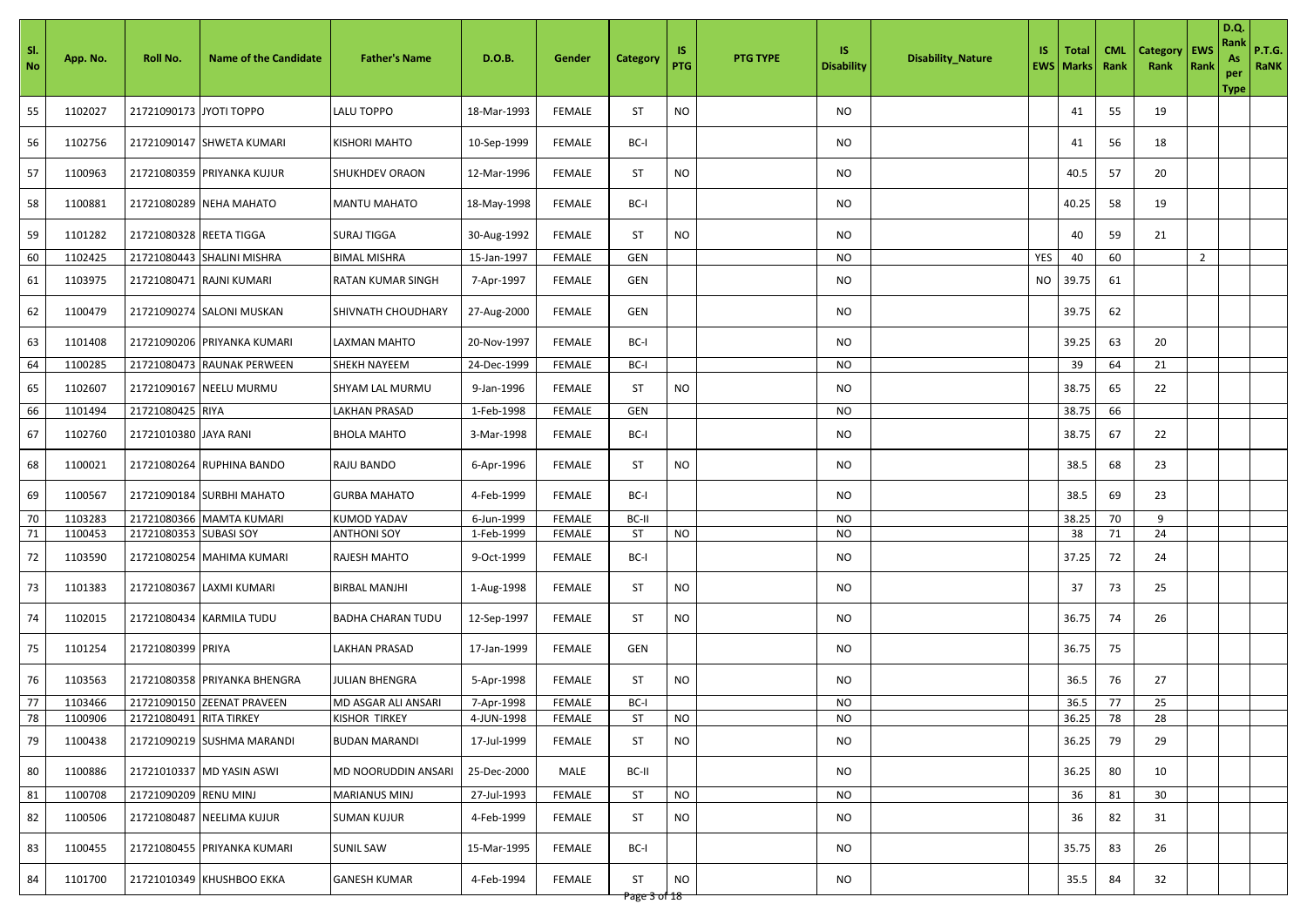| SI.<br>No | App. No. | Roll No.                 | <b>Name of the Candidate</b>    | <b>Father's Name</b>              | D.O.B.      | Gender        | <b>Category</b>         | IS<br>PTG | <b>PTG TYPE</b> | IS<br><b>Disability</b> | <b>Disability_Nature</b> | IS.       | Total<br><b>EWS   Marks</b> | <b>CML</b><br>Rank | <b>Category</b><br>Rank | EWS<br>Rank | D.Q.<br>Rank<br>As<br>per<br><b>Type</b> | <b>P.T.G.</b><br>RaNK |
|-----------|----------|--------------------------|---------------------------------|-----------------------------------|-------------|---------------|-------------------------|-----------|-----------------|-------------------------|--------------------------|-----------|-----------------------------|--------------------|-------------------------|-------------|------------------------------------------|-----------------------|
| 85        | 1100008  | 21721090203              | <b>LAXMI MARDI</b>              | LAKHI RAM MARDI                   | 2-Jun-1994  | <b>FEMALE</b> | ST                      | <b>NO</b> |                 | NO                      |                          |           | 35.5                        | 85                 | 33                      |             |                                          |                       |
| 86        | 1103247  |                          | 21721090178 REENA DAHANGA       | YAKUB DAHANGA                     | 31-May-1997 | <b>FEMALE</b> | <b>ST</b>               | <b>NO</b> |                 | <b>NO</b>               |                          |           | 35.5                        | 86                 | 34                      |             |                                          |                       |
| 87        | 1101652  |                          | 21721080320 PRAGATI KUMARI      | MANORANJAN PRASAD<br><b>DUTTA</b> | 27-Nov-1998 | <b>FEMALE</b> | <b>GEN</b>              |           |                 | NO                      |                          | <b>NO</b> | 35.5                        | 87                 |                         |             |                                          |                       |
| 88        | 1102965  | 21721010321 ADIL AHMAD   |                                 | MANZOOR AHMAD                     | 22-May-1999 | MALE          | BC-I                    |           |                 | NO.                     |                          |           | 35.5                        | 88                 | 27                      |             |                                          |                       |
| 89        | 1100811  |                          | 21721080263 PUSHPA KUMARI       | <b>KAMAL GORAIN</b>               | 26-Feb-2000 | <b>FEMALE</b> | BC-I                    |           |                 | NO.                     |                          |           | 35.5                        | 89                 | 28                      |             |                                          |                       |
| 90        | 1102774  |                          | 21721080414 SABINA KUMARI       | TIRATH NATH MAHTO                 | 5-Aug-1991  | <b>FEMALE</b> | BC-I                    |           |                 | <b>NO</b>               |                          |           | 35.25                       | 90                 | 29                      |             |                                          |                       |
| 91        | 1103708  |                          | 21721090210 ROSE MARIA KERKETTA | PLACIDIUS KERKETTA                | 26-Jun-1992 | <b>FEMALE</b> | ST                      | <b>NO</b> |                 | <b>NO</b>               |                          |           | 35.25                       | 91                 | 35                      |             |                                          |                       |
| 92        | 1100997  |                          | 21721090201 RINKI KUMARI        | RANJIT SAHU                       | 4-Apr-1999  | <b>FEMALE</b> | BC-II                   |           |                 | NO                      |                          |           | 35                          | 92                 | 11                      |             |                                          |                       |
| 93        | 1104100  |                          | 21721010346 ANSHU MALA EKKA     | <b>SEBERINUS EKKA</b>             | 5-Jun-1999  | <b>FEMALE</b> | <b>ST</b>               | <b>NO</b> |                 | <b>NO</b>               |                          |           | 35                          | 93                 | 36                      |             |                                          |                       |
| 94        | 1102684  |                          | 21721080420 SNEHLATA RUNDA      | LATE SANGRAM RUNDA                | 29-Oct-1988 | <b>FEMALE</b> | ST                      | <b>NO</b> |                 | NO                      |                          |           | 34.75                       | 94                 | 37                      |             |                                          |                       |
| 95        | 1101529  | 21721090250 MAMTA KIRO   |                                 | <b>MORIS KIRO</b>                 | 12-Jan-1998 | FEMALE        | <b>ST</b>               | <b>NO</b> |                 | NO                      |                          |           | 34.75                       | 95                 | 38                      |             |                                          |                       |
| 96        | 1103205  |                          | 21721080429 SHANTI GURIA        | <b>SOMA GURIA</b>                 | 30-Nov-1998 | <b>FEMALE</b> | ST                      | <b>NO</b> |                 | NO                      |                          |           | 34.5                        | 96                 | 39                      |             |                                          |                       |
| 97        | 1100651  | 21721080275 SONU TOPPO   |                                 | <b>RAKESH TOPPO</b>               | 10-Dec-1992 | <b>FEMALE</b> | <b>ST</b>               | <b>NO</b> |                 | NO                      |                          |           | 34.25                       | 97                 | 40                      |             |                                          |                       |
| 98        | 1100181  |                          | 21721080284 ARPANA KUJUR        | <b>ROBERT KUJUR</b>               | 23-Mar-1996 | <b>FEMALE</b> | ST                      | <b>NO</b> |                 | NO                      |                          |           | 34.25                       | 98                 | 41                      |             |                                          |                       |
| 99        | 1101079  | 21721090273 ARTI BALA    |                                 | <b>BIRENDRA SINGH</b>             | 1-Mar-2000  | <b>FEMALE</b> | BC-I                    |           |                 | NO                      |                          |           | 34.25                       | 99                 | 30                      |             |                                          |                       |
| 100       | 1100778  | 21721090228 PRITI KUMARI |                                 | <b>SURESH RAM</b>                 | 11-Mar-2000 | <b>FEMALE</b> | SC                      |           |                 | NO                      |                          |           | 34.25                       | 100                | 4                       |             |                                          |                       |
| 101       | 1100508  |                          | 21721090207 HIMA KUMARI         | LATE TULSI DAS MAHTO              | 11-Dec-2000 | <b>FEMALE</b> | BC-I                    |           |                 | <b>NO</b>               |                          |           | 34.25                       | 101                | 31                      |             |                                          |                       |
| 102       | 1102634  |                          | 21721080393 ARPANA KUJUR        | AJAY KUMAR ORAON                  | 15-Feb-1997 | <b>FEMALE</b> | <b>ST</b>               | <b>NO</b> |                 | <b>NO</b>               |                          |           | 34                          | 102                | 42                      |             |                                          |                       |
| 103       | 1101548  | 21721010423 KAVI SHARAN  |                                 | PRAMOD KUMAR<br>SHARAN            | 21-Aug-1998 | MALE          | BC-II                   |           |                 | NO                      |                          |           | 33.75                       | 103                | 12                      |             |                                          |                       |
| 104       | 1101052  |                          | 21721080316 RAKHI KUMARI        | LATE PRAYAG MAHTO                 | 23-Dec-1998 | <b>FEMALE</b> | BC-I                    |           |                 | NO                      |                          |           | 33.75                       | 104                | 32                      |             |                                          |                       |
| 105       | 1103781  |                          | 21721080288 SUSHILA TIRKEY      | PHILMON TIRKEY                    | 4-Apr-1997  | <b>FEMALE</b> | ST                      | <b>NO</b> |                 | NO                      |                          |           | 33.5                        | 105                | 43                      |             |                                          |                       |
| 106       | 1103910  |                          | 21721010356 LILLY ANNA KERKETTA | P N KERKETTA                      | 3-May-1973  | <b>FEMALE</b> | <b>ST</b>               | NO.       |                 | NO                      |                          |           | 33.25                       | 106                | 44                      |             |                                          |                       |
| 107       | 1103194  |                          | 21721080424 MANISHA KUMARI      | DILIP DAS                         | 14-MAR-1999 | <b>FEMALE</b> | SC                      |           |                 | <b>NO</b>               |                          |           | 33.25                       | 107                | 5                       |             |                                          |                       |
| 108       | 1101471  | 21721080281 PUSHPA BAA   |                                 | <b>STANISLAS BAA</b>              | 3-Jul-1974  | <b>FEMALE</b> | ST                      | <b>NO</b> |                 | NO                      |                          |           | 33                          | 108                | 45                      |             |                                          |                       |
| 109       | 1103765  |                          | 21721080462 PRERNA KACHHAP      | NIRMAL NAYAN KACHHAP              | 5-Jun-1997  | <b>FEMALE</b> | ST                      | <b>NO</b> |                 | NO.                     |                          |           | 33                          | 109                | 46                      |             |                                          |                       |
| 110       | 1101022  |                          | 21721080308 VEENAPANI KUMARI    | SHASHTHI KUMAR MODI               | 27-May-1999 | <b>FEMALE</b> | BC-I                    |           |                 | NO                      |                          |           | 33                          | 110                | 33                      |             |                                          |                       |
| 111       | 1103484  | 21721080419 NISHI VERMA  |                                 | <b>GANESH PRASAD MUNI</b>         | 9-Feb-1991  | <b>FEMALE</b> | BC-I                    |           |                 | NO.                     |                          |           | 32.5                        | 111                | 34                      |             |                                          |                       |
| 112       | 1101497  |                          | 21721090200 RUKHSAR PARWEEN     | MD IMTIYAZ ANSARI                 | 10-May-1998 | <b>FEMALE</b> | BC-I                    |           |                 | <b>NO</b>               |                          |           | 32.5                        | 112                | 35                      |             |                                          |                       |
| 113       | 1101118  |                          | 21721090212 BABITA KUMARI       | <b>GIRDHARI ORAON</b>             | 13-MAR-1998 | <b>FEMALE</b> | $5T$ NO<br>Page 4 of 18 |           |                 | NO                      |                          |           | 32.25                       | 113                | 47                      |             |                                          |                       |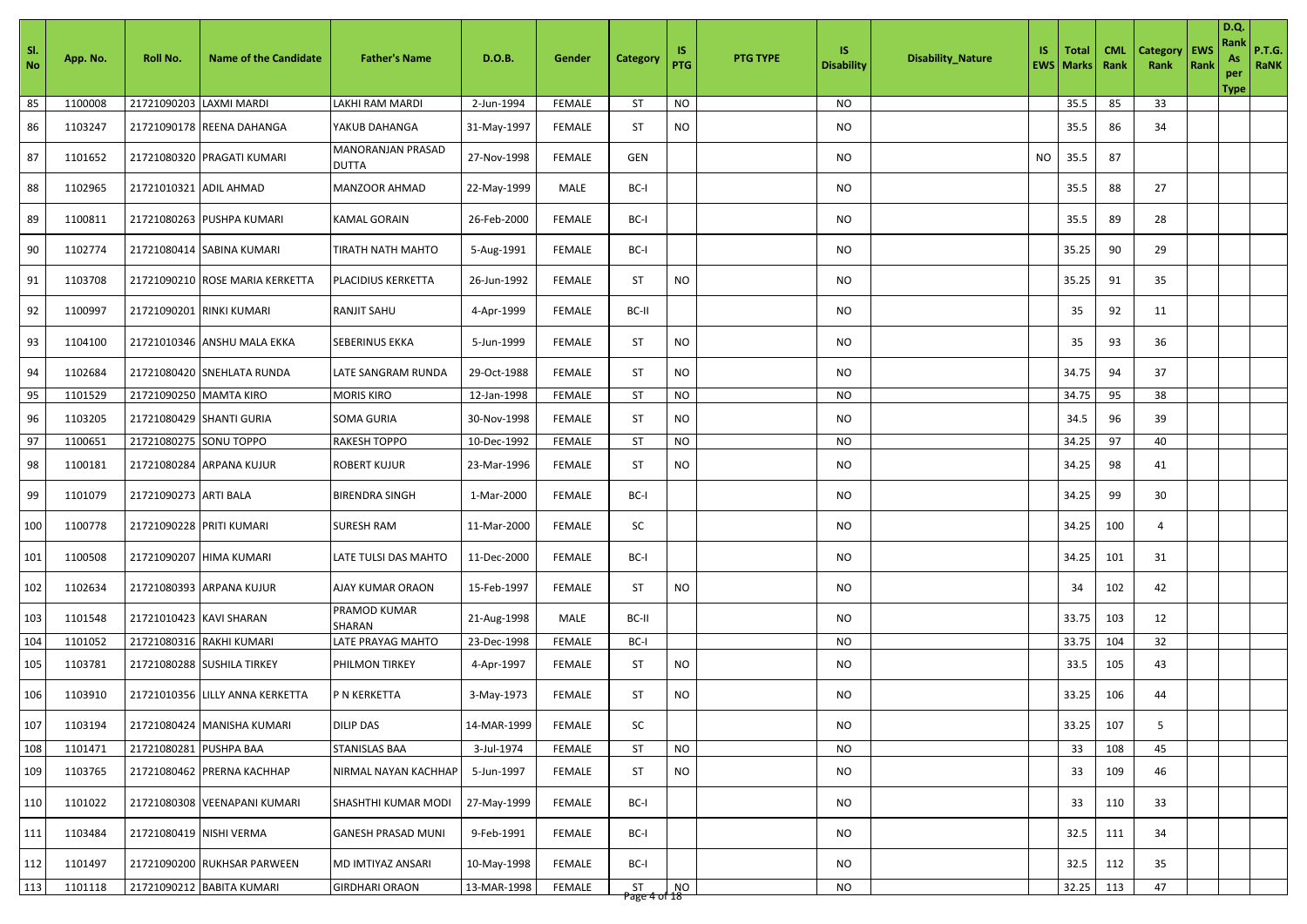| SI.<br>No | App. No. | Roll No.                | <b>Name of the Candidate</b>    | <b>Father's Name</b>       | D.O.B.      | Gender        | Category             | 1S<br>PTG | <b>PTG TYPE</b> | IS.<br><b>Disability</b> | <b>Disability_Nature</b> | IS.       | <b>Total</b><br><b>EWS   Marks  </b> | <b>CML</b><br>Rank | <b>Category</b><br>Rank | EWS<br>Rank | D.Q.<br>Rank<br>As<br>per<br><b>Type</b> | P.T.G.<br>RaNK |
|-----------|----------|-------------------------|---------------------------------|----------------------------|-------------|---------------|----------------------|-----------|-----------------|--------------------------|--------------------------|-----------|--------------------------------------|--------------------|-------------------------|-------------|------------------------------------------|----------------|
| 114       | 1102688  |                         | 21721090233 ANNA SORENG         | PETRUS SORENG              | 9-Jul-1991  | <b>FEMALE</b> | ST                   | <b>NO</b> |                 | NO                       |                          |           | 31.75                                | 114                | 48                      |             |                                          |                |
| 115       | 1100814  |                         | 21721080385 ARCHANA KUMARI      | MUNILAL RAM                | 20-Mar-1995 | <b>FEMALE</b> | SC                   |           |                 | NO                       |                          |           | 31.5                                 | 115                | 6                       |             |                                          |                |
| 116       | 1104180  |                         | 21721010385 NIBHA KUMARI        | <b>LAXMAN MAHTO</b>        | 18-Aug-1999 | <b>FEMALE</b> | BC-I                 |           |                 | NO                       |                          |           | 31.5                                 | 116                | 36                      |             |                                          |                |
| 117       | 1101769  |                         | 21721090270 SHANTI BHUTKUMAR    | NIRMAL BHUTKUMAR           | 16-Mar-1994 | <b>FEMALE</b> | <b>ST</b>            | <b>NO</b> |                 | <b>NO</b>                |                          |           | 31.25                                | 117                | 49                      |             |                                          |                |
| 118       | 1104026  |                         | 21721080495 KUMARI SNEHA        | RAMJI DHARI                | 12-Sep-1997 | <b>FEMALE</b> | SC                   |           |                 | NO                       |                          |           | 31.25                                | 118                | $\overline{7}$          |             |                                          |                |
| 119       | 1102535  |                         | 21721080448 HEENA CHATTAR       | SHUBHNATH CHATTAR          | 4-Aug-1998  | <b>FEMALE</b> | ST                   | <b>NO</b> |                 | NO                       |                          |           | 31.25                                | 119                | 50                      |             |                                          |                |
| 120       | 1102465  |                         | 21721080461 PREETI KUMARI       | NARAYAN MAHTO              | 25-Nov-1999 | <b>FEMALE</b> | BC-I                 |           |                 | NO                       |                          |           | 31.25                                | 120                | 37                      |             |                                          |                |
| 121       | 1101891  |                         | 21721010258 ANMOL SURIN         | PETER SURIN                | 23-Sep-2002 | MALE          | GEN                  |           |                 | NO                       |                          | <b>NO</b> | 31.25                                | 121                |                         |             |                                          |                |
| 122       | 1103862  |                         | 21721080322 NISHA KUMARI        | RAJENDRA SAHU              | 20-Jun-1998 | <b>FEMALE</b> | BC-I                 |           |                 | NO                       |                          |           | 31                                   | 122                | 38                      |             |                                          |                |
| 123       | 1101425  |                         | 21721080442 SILBIYA JAITUN HORO | <b>BABLI PETAR HORO</b>    | 9-Jan-2000  | FEMALE        | ST                   | <b>NO</b> |                 | NO                       |                          |           | 31                                   | 123                | 51                      |             |                                          |                |
| 124       | 1100367  |                         | 21721090183 JAYANTI MING        | <b>XAVIAR MING</b>         | 24-Dec-1995 | <b>FEMALE</b> | <b>ST</b>            | NO        |                 | NO                       |                          |           | 30.5                                 | 124                | 52                      |             |                                          |                |
| 125       | 1103917  |                         | 21721010406 AMAR KUMAR VERMA    | PARMESWAR MAHTO            | 8-Jun-1997  | MALE          | BC-II                |           |                 | NO                       |                          |           | 30.5                                 | 125                | 13                      |             |                                          |                |
| 126       | 1102729  |                         | 21721090253 SABITA KUMARI       | GENDU LAL MAHATO           | 10-Jan-1999 | FEMALE        | BC-I                 |           |                 | NO                       |                          |           | 30.5                                 | 126                | 39                      |             |                                          |                |
| 127       | 1101607  |                         | 21721090166 PIASO KUMARI        | RAMNATH RAM BEDIA          | 25-Nov-1991 | <b>FEMALE</b> | ST                   | <b>NO</b> |                 | NO                       |                          |           | 30.25                                | 127                | 53                      |             |                                          |                |
| 128       | 1104407  |                         | 21721090165 REENA KUMARI        | <b>SAYNATH MAHTO</b>       | 8-Jan-1998  | <b>FEMALE</b> | BC-I                 |           |                 | NO                       |                          |           | 30.25                                | 128                | 40                      |             |                                          |                |
| 129       | 1103949  |                         | 21721090264 SUSHMA KUMARI       | PARASNATH BHOGTA           | 20-Nov-1997 | <b>FEMALE</b> | SC                   |           |                 | NO                       |                          |           | 30                                   | 129                | 8                       |             |                                          |                |
| 130       | 1103170  |                         | 21721010238 AMAR PRAKASH        | OM PRAKASH KANKAN          | 8-Nov-1998  | MALE          | GEN                  |           |                 | NO                       |                          |           | 30                                   | 130                |                         |             |                                          |                |
| 131       | 1101993  |                         | 21721080375 REKHA SINGH SARDAR  | DEV NATH SINGH SARDAR      | 10-Aug-2000 | <b>FEMALE</b> | <b>ST</b>            | <b>NO</b> |                 | NO                       |                          |           | 30                                   | 131                | 54                      |             |                                          |                |
| 132       | 1102389  | 21721090278 SNEHA KISKU |                                 | <b>GURU KISKU</b>          | 1-Feb-1998  | <b>FEMALE</b> | <b>ST</b>            | <b>NO</b> |                 | NO                       |                          |           | 29.75                                | 132                | 55                      |             |                                          |                |
| 133       | 1103733  |                         | 21721080345 SWETA SUMAN         | SEWALI DANGI               | 12-Aug-2000 | FEMALE        | BC-I                 |           |                 | NO                       |                          |           | 29.75                                | 133                | 41                      |             |                                          |                |
| 134       | 1103849  |                         | 21721090263 NISHA KUMARI        | KAMLESHWAR MAHTO           | 10-Jun-1995 | <b>FEMALE</b> | BC-I                 |           |                 | NO                       |                          |           | 29.5                                 | 134                | 42                      |             |                                          |                |
| 135       | 1101950  |                         | 21721010376 ANISHA KHAKHA       | NIMAN DULAR KHAKHA         | 4-Jul-1999  | <b>FEMALE</b> | ST                   | <b>NO</b> |                 | NO                       |                          |           | 29.5                                 | 135                | 56                      |             |                                          |                |
| 136       | 1100899  |                         | 21721090280 PRERNA MUNDU        | BARNABAS MUNDU             | 2-Dec-1999  | <b>FEMALE</b> | <b>ST</b>            | <b>NO</b> |                 | <b>NO</b>                |                          |           | 29.5                                 | 136                | 57                      |             |                                          |                |
| 137       | 1100984  |                         | 21721080422 MALLIKA PAUL        | <b>GOBINDA PRASAD PAUL</b> | 21-May-2000 | <b>FEMALE</b> | BC-I                 |           |                 | NO.                      |                          |           | 29.5                                 | 137                | 43                      |             |                                          |                |
| 138       | 1104085  |                         | 21721080472 MINUKA HANSDAK      | STEPHAN HANSDAK            | 3-Jun-1994  | <b>FEMALE</b> | ST                   | NO        |                 | NO                       |                          |           | 29.25                                | 138                | 58                      |             |                                          |                |
| 139       | 1102285  |                         | 21721080474 PAMMY KOURIAR       | <b>GAHNU MUNDA</b>         | 11-Jan-1996 | <b>FEMALE</b> | ST                   | <b>NO</b> |                 | NO.                      |                          |           | 29.25                                | 139                | 59                      |             |                                          |                |
| 140       | 1102610  | 21721010355 PREETI KIRO |                                 | <b>BIMAL KIRO</b>          | 22-Apr-1997 | <b>FEMALE</b> | ST                   | <b>NO</b> |                 | NO                       |                          |           | 29.25                                | 140                | 60                      |             |                                          |                |
| 141       | 1100784  | 21721080421 RANI KUMARI |                                 | MAHENDRA PRAJAPATI         | 5-Aug-2003  | <b>FEMALE</b> | BC-I<br>Page 5 of 18 |           |                 | NO                       |                          |           | 29.25                                | 141                | 44                      |             |                                          |                |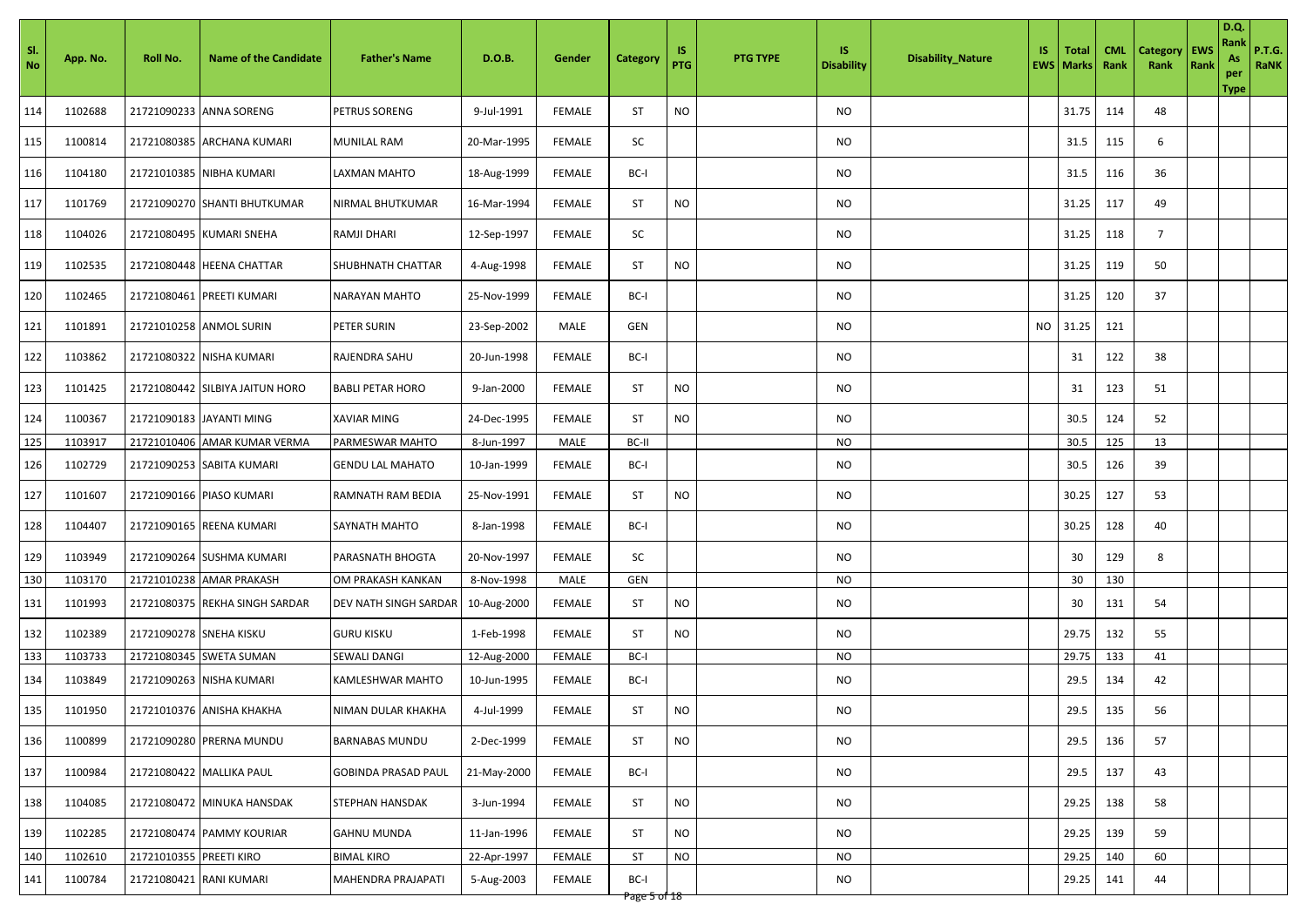| SI.<br>No | App. No. | Roll No.                 | <b>Name of the Candidate</b>                  | <b>Father's Name</b>              | D.O.B.      | Gender        | <b>Category</b>    | IS.<br>PTG | <b>PTG TYPE</b> | <b>IS</b><br><b>Disability</b> | <b>Disability_Nature</b> | IS.        | Total<br><b>EWS Marks</b> | <b>CML</b><br>Rank | <b>Category</b><br>Rank | EWS<br>Rank | D.Q.<br>Rank<br>As<br>per<br><b>Type</b> | <b>P.T.G.</b><br><b>RaNK</b> |
|-----------|----------|--------------------------|-----------------------------------------------|-----------------------------------|-------------|---------------|--------------------|------------|-----------------|--------------------------------|--------------------------|------------|---------------------------|--------------------|-------------------------|-------------|------------------------------------------|------------------------------|
| 142       | 1103586  | 21721090158 ANAMIKA      |                                               | NITYANAND ORAON                   | 15-Apr-1995 | <b>FEMALE</b> | ST                 | <b>NO</b>  |                 | NO                             |                          |            | 29                        | 142                | 61                      |             |                                          |                              |
| 143       | 1102943  |                          | 21721080349 MAMTA TIGGA                       | <b>BIRENDRA TIGGA</b>             | 1-Apr-1998  | <b>FEMALE</b> | ST                 | <b>NO</b>  |                 | <b>NO</b>                      |                          |            | 29                        | 143                | 62                      |             |                                          |                              |
| 144       | 1104101  |                          | 21721080257 DEEPA BHENGRA                     | LATE SUDHIR BHENGRA               | 13-Oct-1991 | <b>FEMALE</b> | ST                 | <b>NO</b>  |                 | NO                             |                          |            | 28.75                     | 144                | 63                      |             |                                          |                              |
| 145       | 1103583  | 21721080369  ANKITA EKKA |                                               | PHILMON EKKA                      | 19-Sep-1998 | <b>FEMALE</b> | ST                 | NO.        |                 | NO.                            |                          |            | 28.75                     | 145                | 64                      |             |                                          |                              |
| 146       | 1101874  |                          | 21721080415 ANJANA KUMARI                     | RAVINDRA KUMAR                    | 20-Jun-1999 | <b>FEMALE</b> | GEN                |            |                 | NO.                            |                          |            | 28.75                     | 146                |                         |             |                                          |                              |
| 147       | 1102802  |                          | 21721080301 PAMMY KUMARI                      | <b>VIJAY KUMAR SINGH</b>          | 15-Dec-1999 | <b>FEMALE</b> | GEN                |            |                 | <b>NO</b>                      |                          | <b>YES</b> | 28.75                     | 147                |                         | 3           |                                          |                              |
| 148       | 1102823  | 21721010282              | RAJENDRA PRASAD<br><b>VERMA</b>               | DHANANJAY PRASAD<br>VERMA         | 12-Jan-1993 | MALE          | BC-II              |            |                 | NO                             |                          |            | 28                        | 148                | 14                      |             |                                          |                              |
| 149       | 1102012  |                          | 21721080303 PRAMILA BIHAN                     | <b>KUMAR BIHAN</b>                | 23-Sep-1989 | <b>FEMALE</b> | ST                 | <b>NO</b>  |                 | NO                             |                          |            | 27.75                     | 149                | 65                      |             |                                          |                              |
| 150       | 1103280  |                          | 21721010239 DEEPANSHU RANJAN                  | <b>BHAGIRATH MAHTO</b>            | 30-Dec-1995 | MALE          | BC-I               |            |                 | NO.                            |                          |            | 27.75                     | 150                | 45                      |             |                                          |                              |
| 151       | 1104289  |                          | 21721090276 SUNITA KUMARI                     | RAM SINGH DANGIL                  | 8-Dec-1990  | <b>FEMALE</b> | ST                 | <b>NO</b>  |                 | NO                             |                          |            | 27.5                      | 151                | 66                      |             |                                          |                              |
| 152       | 1103285  | 21721080475 ALIN LAKRA   |                                               | <b>BENEDICK LAKRA</b>             | 26-Apr-1996 | FEMALE        | <b>ST</b>          | <b>NO</b>  |                 | NO                             |                          |            | 27.5                      | 152                | 67                      |             |                                          |                              |
| 153       | 1104477  |                          | 21721090191 NISHA KUMARI                      | PRAMOD KUMAR<br>SHARMA            | 8-Oct-1998  | <b>FEMALE</b> | GEN                |            |                 | NO                             |                          |            | 27.5                      | 153                |                         |             |                                          |                              |
| 154       | 1102180  |                          | 21721010384 SARASWATI KUMARI                  | PRAHLAD DARBEY                    | 1-Jun-2003  | <b>FEMALE</b> | BC-I               |            |                 | NO                             |                          |            | 27.5                      | 154                | 46                      |             |                                          |                              |
| 155       | 1102322  | 21721080310 SEEMA LINDA  |                                               | <b>SUKRA LINDA</b>                | 18-Jan-1992 | <b>FEMALE</b> | <b>ST</b>          | <b>NO</b>  |                 | <b>NO</b>                      |                          |            | 27.25                     | 155                | 68                      |             |                                          |                              |
| 156       | 1101990  |                          | 21721010242 SAURABH BARAIK                    | KAMAL BARAIK                      | 6-May-1994  | MALE          | ST                 | <b>NO</b>  |                 | NO                             |                          |            | 27.25                     | 156                | 69                      |             |                                          |                              |
| 157       | 1104376  |                          | 21721090153 AFRAME MINJ                       | HERMAN MINJ                       | 15-Nov-1995 | <b>FEMALE</b> | <b>ST</b>          | <b>NO</b>  |                 | NO.                            |                          |            | 27.25                     | 157                | 70                      |             |                                          |                              |
| 158       | 1103319  |                          | 21721090243 SUNITA SOREN                      | <b>SANIRAM SOREN</b>              | 31-Dec-1988 | <b>FEMALE</b> | <b>ST</b>          | <b>NO</b>  |                 | <b>NO</b>                      |                          |            | 27                        | 158                | 71                      |             |                                          |                              |
| 159       | 1100182  |                          | 21721080326 SANDHYA BHARTI                    | RANJAN MAHTO                      | 10-Mar-1997 | <b>FEMALE</b> | BC-I               |            |                 | <b>NO</b>                      |                          |            | 27                        | 159                | 47                      |             |                                          |                              |
| 160       | 1102604  |                          | 21721080379 CHRISTINA MURMU                   | <b>DAMIN MURMU</b>                | 8-Dec-1997  | <b>FEMALE</b> | ST                 | <b>NO</b>  |                 | NO                             |                          |            | 27                        | 160                | 72                      |             |                                          |                              |
| 161       | 1101549  |                          | 21721090260 ANU ANAMIKA TIGGA                 | JOHN VIRAJ TIGGA                  | 27-Oct-1996 | <b>FEMALE</b> | ST                 | <b>NO</b>  |                 | NO.                            |                          |            | 26.75                     | 161                | 73                      |             |                                          |                              |
| 162       | 1101119  |                          | 21721090241 PINKY KUMARI                      | <b>BALRAM OHDAR</b>               | 27-Jun-1999 | <b>FEMALE</b> | BC-I               |            |                 | NO                             |                          |            | 26.75                     | 162                | 48                      |             |                                          |                              |
| 163       | 1103216  |                          | 21721080493 RITIKA GUNJAN DHAN                | SUNIL KUMAR DHAN                  | 14-Feb-2000 | <b>FEMALE</b> | ST                 | NO.        |                 | NO.                            |                          |            | 26.75                     | 163                | 74                      |             |                                          |                              |
| 164       | 1102592  |                          | 21721080332 ROSE ANURANJNA TOPPO EUGENE TOPPO |                                   | 31-Mar-1995 | <b>FEMALE</b> | ST                 | <b>NO</b>  |                 | <b>NO</b>                      |                          |            | 26.5                      | 164                | 75                      |             |                                          |                              |
| 165       | 1100583  |                          | 21721080368 PUSHPA JYOTI                      | RAMESHWAR MAHATO                  | 5-May-1998  | <b>FEMALE</b> | BC-I               |            |                 | <b>NO</b>                      |                          |            | 26.5                      | 165                | 49                      |             |                                          |                              |
| 166       | 1103881  |                          | 21721080290 SUNITA KUMARI                     | LATE MUKHLAL SAHU                 | 15-Aug-1994 | <b>FEMALE</b> | BC-I               |            |                 | <b>NO</b>                      |                          |            | 26.25                     | 166                | 50                      |             |                                          |                              |
| 167       | 1103748  | 21721010424 AJAY KUMAR   |                                               | RAJENDRA PRASAD<br><b>MAHATHA</b> | 26-Jan-1996 | MALE          | GEN                |            |                 | NO                             |                          |            | YES 26.25                 | 167                |                         | 4           |                                          |                              |
| 168       | 1101081  |                          | 21721080283 PRIYANKA KUMARI                   | SHIVCHARAN MAHTO                  | 2-Sep-1999  | <b>FEMALE</b> | BC-I               |            |                 | NO.                            |                          |            | 26.25                     | 168                | 51                      |             |                                          |                              |
| 169       | 1102528  |                          | 21721090215 ANJALI KUJUR                      | <b>BASANT KUJUR</b>               | 14-Jun-2000 | <b>FEMALE</b> | ST<br>Page 6 of 18 | <b>NO</b>  |                 | NO                             |                          |            | 26.25                     | 169                | 76                      |             |                                          |                              |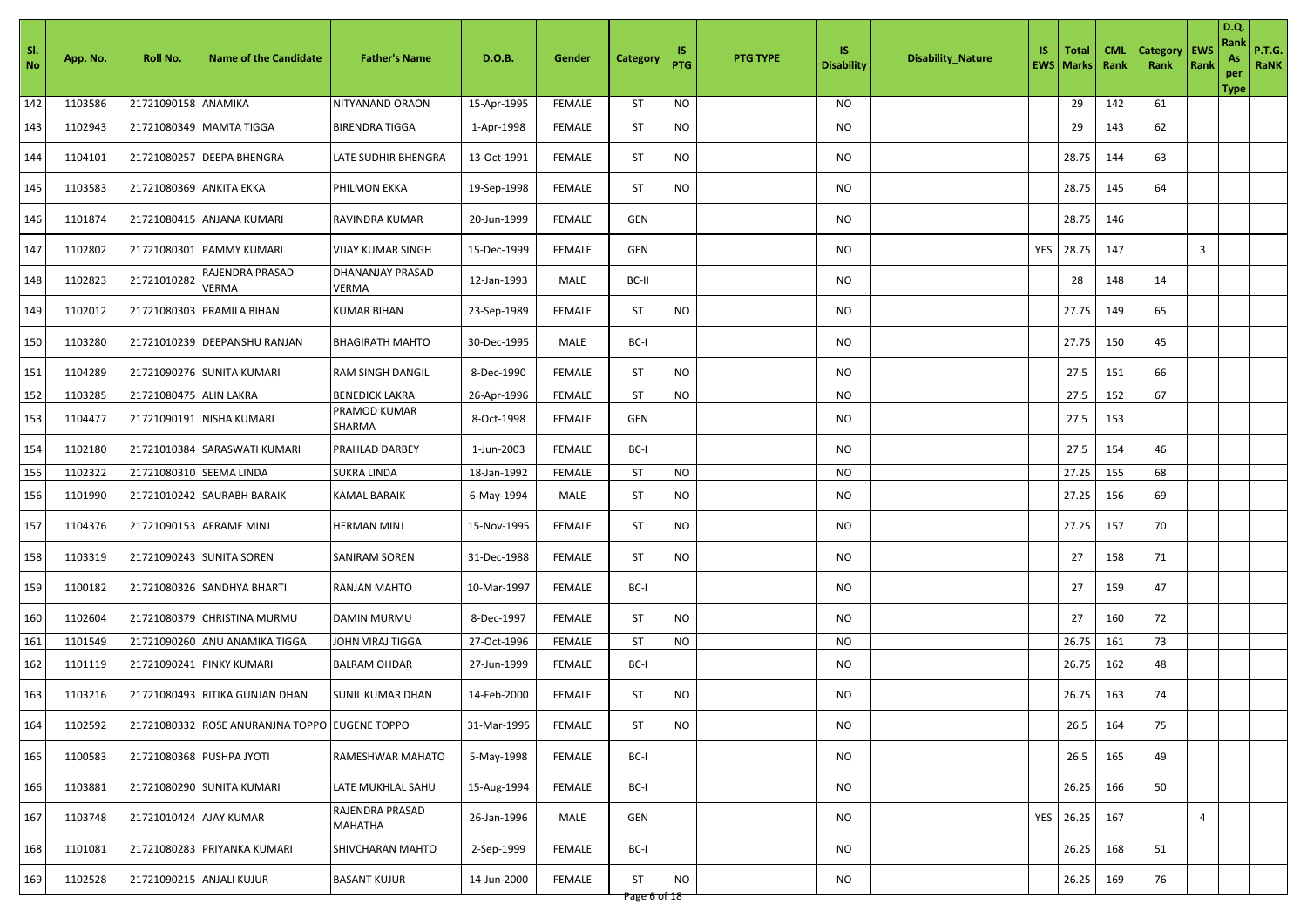| -SI.<br><b>No</b> | App. No. | Roll No.                | <b>Name of the Candidate</b>    | <b>Father's Name</b>                    | D.O.B.      | Gender        | <b>Category</b> | 1S<br><b>PTG</b> | <b>PTG TYPE</b> | IS.<br><b>Disability</b> | <b>Disability_Nature</b>   | IS. | <b>Total</b><br><b>EWS   Marks  </b> | <b>CML</b><br>Rank | <b>Category</b><br>Rank | EWS<br>Rank | D.Q.<br>Rank<br>As<br>per<br>Type | <b>P.T.G.</b><br>RaNK |
|-------------------|----------|-------------------------|---------------------------------|-----------------------------------------|-------------|---------------|-----------------|------------------|-----------------|--------------------------|----------------------------|-----|--------------------------------------|--------------------|-------------------------|-------------|-----------------------------------|-----------------------|
| 170               | 1103568  |                         | 21721090225 PRIYANKA KISKU      | <b>KRISHNA KISKU</b>                    | 16-Oct-2000 | <b>FEMALE</b> | <b>ST</b>       | <b>NO</b>        |                 | NO                       |                            |     | 26.25                                | 170                | 77                      |             |                                   |                       |
| 171               | 1100731  |                         | 21721080269 MOUSMI KUMARI       | <b>MUNNA MAHTO</b>                      | 16-May-2001 | <b>FEMALE</b> | BC-I            |                  |                 | NO                       |                            |     | 26.25                                | 171                | 52                      |             |                                   |                       |
| 172               | 1102143  |                         | 21721080346 SALOMI MOHLIN       | <b>BODESH MOHLI</b>                     | 2-Apr-2003  | <b>FEMALE</b> | <b>ST</b>       | <b>NO</b>        |                 | NO                       |                            |     | 26.25                                | 172                | 78                      |             |                                   |                       |
| 173               | 1102951  |                         | 21721010253 UTTAM KUMAR THAKUR  | <b>SHYAMSUNDAR THAKUR</b>               | 9-Aug-2003  | MALE          | BC-I            |                  |                 | NO                       |                            |     | 26.25                                | 173                | 53                      |             |                                   |                       |
| 174               | 1103150  | 21721010373 ANITA TIGGA |                                 | <b>FILMON TIGGA</b>                     | 21-Nov-1993 | FEMALE        | <b>ST</b>       | <b>NO</b>        |                 | <b>NO</b>                |                            |     | 26                                   | 174                | 79                      |             |                                   |                       |
| 175               | 1103095  |                         | 21721080480 PRIYA SAWAIYAN      | <b>RAM CHANDRA</b><br>SAWAIYAN          | 4-Feb-1998  | <b>FEMALE</b> | <b>ST</b>       | <b>NO</b>        |                 | <b>NO</b>                |                            |     | 26                                   | 175                | 80                      |             |                                   |                       |
| 176               | 1104402  |                         | 21721080299 KOUSHLYA KUMARI     | <b>BABULAL PANDIT</b>                   | 1-Feb-1977  | FEMALE        | BC-I            |                  |                 | <b>NO</b>                |                            |     | 25.75                                | 176                | 54                      |             |                                   |                       |
| 177               | 1102626  |                         | 21721080497 SWETA SHALINI MINJ  | <b>SURESH MINJ</b>                      | 20-JAN-1993 | <b>FEMALE</b> | <b>ST</b>       | <b>NO</b>        |                 | <b>NO</b>                |                            |     | 25.75                                | 177                | 81                      |             |                                   |                       |
| 178               | 1102116  | 21721080492 ASHA TIRKEY |                                 | <b>SUNIL TIRKEY</b>                     | 4-May-1989  | <b>FEMALE</b> | ST              | <b>NO</b>        |                 | <b>NO</b>                |                            |     | 25.5                                 | 178                | 82                      |             |                                   |                       |
| 179               | 1104030  | 21721010362             | EMMA MADHURI<br><b>DUNGDUNG</b> | <b>BLASIUS DUNGDUNG</b>                 | 12-Oct-1985 | <b>FEMALE</b> | <b>ST</b>       | <b>NO</b>        |                 | NO                       |                            |     | 25                                   | 179                | 83                      |             |                                   |                       |
| 180               | 1104341  |                         | 21721080272 SUNITA KUMARI       | <b>ARJUN MAHTO</b>                      | 18-Dec-1993 | <b>FEMALE</b> | BC-I            |                  |                 | <b>NO</b>                |                            |     | 25                                   | 180                | 55                      |             |                                   |                       |
| 181               | 1100920  |                         | 21721010360 ABHA JYOTI TIRKEY   | <b>AUGUSTINE TIRKEY</b>                 | 8-Jan-1994  | <b>FEMALE</b> | <b>ST</b>       | <b>NO</b>        |                 | NO                       |                            |     | 25                                   | 181                | 84                      |             |                                   |                       |
| 182               | 1102936  |                         | 21721010333 NAGENDRA PANDIT     | <b>ARBIND PANDIT</b>                    | 3-Aug-1994  | MALE          | BC-I            |                  |                 | <b>NO</b>                |                            |     | 25                                   | 182                | 56                      |             |                                   |                       |
| 183               | 1100685  | 21721080478 NEHA KUJUR  |                                 | <b>ANUP KUJUR</b>                       | 19-Nov-1995 | <b>FEMALE</b> | <b>ST</b>       | <b>NO</b>        |                 | NO                       |                            |     | 25                                   | 183                | 85                      |             |                                   |                       |
| 184               | 1103996  |                         | 21721090164 CHHAYA MURMU        | LATE ARBIND KUMAR<br><b>MURMU</b>       | 12-Dec-1995 | <b>FEMALE</b> | <b>ST</b>       | <b>NO</b>        |                 | <b>NO</b>                |                            |     | 25                                   | 184                | 86                      |             |                                   |                       |
| 185               | 1101500  |                         | 21721010232 SOM CHAND TUDU      | <b>JIVAN TUDU</b>                       | 5-Jan-1996  | MALE          | <b>ST</b>       | <b>NO</b>        |                 | NO                       |                            |     | 25                                   | 185                | 87                      |             |                                   |                       |
| 186               | 1103894  |                         | 21721010307 ASHISH ORAON        | <b>BUDHRAM ORAON</b>                    | 28-Oct-1998 | MALE          | <b>ST</b>       | <b>NO</b>        |                 | NO                       |                            |     | 25                                   | 186                | 88                      |             |                                   |                       |
| 187               | 1101985  |                         | 21721080479 SANIA PARWEEN       | <b>AFTAB ANSARI</b>                     | 10-Nov-1998 | <b>FEMALE</b> | BC-I            |                  |                 | <b>NO</b>                |                            |     | 25                                   | 187                | 57                      |             |                                   |                       |
| 188               | 1100640  |                         | 21721010368 BULBUL KUMARI       | <b>NAVIN PRASAD</b><br><b>CHAUDHARY</b> | 16-Aug-2002 | <b>FEMALE</b> | BC-II           |                  |                 | <b>NO</b>                |                            |     | 25                                   | 188                | 15                      |             |                                   |                       |
| 189               | 1101651  | 21721010251             | <b>KHUSHLAL MAHTO</b>           | <b>BINDESHWAR MAHTO</b>                 | 3-May-2004  | MALE          | BC-I            |                  |                 | <b>NO</b>                |                            |     | 25                                   | 189                | 58                      |             |                                   |                       |
| 190               | 1102023  |                         | 21721080340 ARPITA KUMARI       | JITENDRA PRASAD                         | 15-Sep-1998 | <b>FEMALE</b> | GEN             |                  |                 | <b>NO</b>                |                            |     | NO 24.75                             | 190                |                         |             |                                   |                       |
| 191               | 1100240  |                         | 21721010366 MANJU KUMARI        | JEEVAN RAVI DAS                         | 8-Sep-1994  | <b>FEMALE</b> | SC              |                  |                 | NO                       |                            |     | 24.5                                 | 191                | 9                       |             |                                   |                       |
| 192               | 1101100  | 21721010345 BINITA TUDU |                                 | <b>ANIL TUDU</b>                        | 27-Jun-1996 | <b>FEMALE</b> | <b>ST</b>       | <b>NO</b>        |                 | <b>NO</b>                |                            |     | 24.5                                 | 192                | 89                      |             |                                   |                       |
| 193               | 1104191  | 21721080291 PRITY SANGA |                                 | <b>SUKHDEO MUNDA</b>                    | 6-Dec-1996  | FEMALE        | <b>ST</b>       | <b>NO</b>        |                 | <b>NO</b>                |                            |     | 24.5                                 | 193                | 90                      |             |                                   |                       |
| 194               | 1101605  |                         | 21721010308 SHAMSHER ANSARI     | SHAHABUDDIN ANSARI                      | 1-Jan-1997  | MALE          | BC-I            |                  |                 | <b>NO</b>                |                            |     | 24.5                                 | 194                | 59                      |             |                                   |                       |
| 195               | 1103273  | 21721080361             | RITIKA KUMARI                   | RAJKUMAR RAM                            | 2-Feb-2003  | <b>FEMALE</b> | SC              |                  |                 | <b>NO</b>                |                            |     | 24.5                                 | 195                | 10                      |             |                                   |                       |
| 196               | 1103819  | 21721090245             | JYOTI SURIN                     | LOUIS SURIN                             | 15-Jun-1986 | FEMALE        | <b>ST</b>       | <b>NO</b>        |                 | <b>NO</b>                |                            |     | 24.25                                | 196                | 91                      |             |                                   |                       |
| 197               | 1104121  | 21721080265             | POONAM SHIKHA<br>KERKETTA       | HILARJYUS KERKETTA                      | 7-Jul-1988  | <b>FEMALE</b> | <b>ST</b>       | <b>NO</b>        |                 | <b>NO</b>                |                            |     | 24.25                                | 197                | 92                      |             |                                   |                       |
| 198               | 1104350  | 21721010374 RUHI NIGAR  |                                 | JALALUDDIN ANSARI                       | 14-Aug-1997 | <b>FEMALE</b> | BC-I            |                  |                 | YES                      | A-BLINDNESS AND LOW VISION |     | 24.25                                | 198                | 60                      |             | $\mathbf{1}$                      |                       |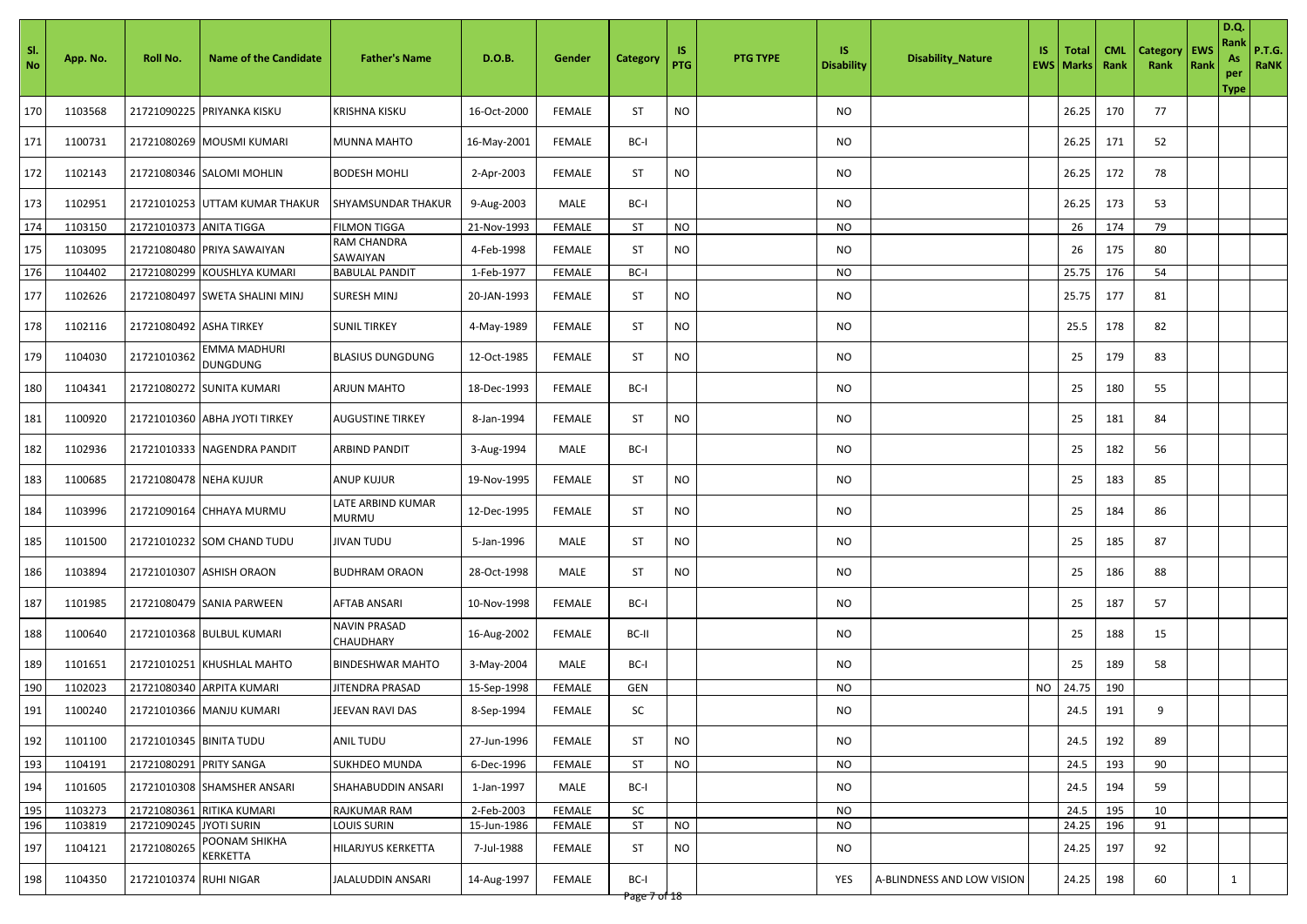| Sl.<br>No | App. No. | Roll No.               | <b>Name of the Candidate</b>     | <b>Father's Name</b>             | D.O.B.      | Gender        | Category  | 1S<br>PTG | <b>PTG TYPE</b> | <b>IS</b><br><b>Disability</b> | <b>Disability_Nature</b> | IS. | Total<br><b>EWS   Marks</b> | <b>CML</b><br>Rank | Category<br>Rank | <b>EWS</b><br>Rank | <b>D.Q.</b><br>Rank<br>As<br>per<br><b>Type</b> | <b>P.T.G.</b><br><b>RaNK</b> |
|-----------|----------|------------------------|----------------------------------|----------------------------------|-------------|---------------|-----------|-----------|-----------------|--------------------------------|--------------------------|-----|-----------------------------|--------------------|------------------|--------------------|-------------------------------------------------|------------------------------|
| 199       | 1100860  | 21721010381            | AMBIKA KUMARI                    | <b>GOVIND MAHATO</b>             | 15-Jan-1999 | <b>FEMALE</b> | BC-I      |           |                 | <b>NO</b>                      |                          |     | 24.25                       | 199                | 61               |                    |                                                 |                              |
| 200       | 1102136  | 21721010331 AMAN RAJAK |                                  | <b>NARESH RAJAK</b>              | 4-Aug-1997  | MALE          | SC        |           |                 | NO                             |                          |     | 24                          | 200                | 11               |                    |                                                 |                              |
| 201       | 1100900  | 21721010352            | <b>SUJATA KUMARI</b>             | JITENDRA GORAIN                  | 2-Jun-1999  | <b>FEMALE</b> | BC-I      |           |                 | <b>NO</b>                      |                          |     | 24                          | 201                | 62               |                    |                                                 |                              |
| 202       | 1101188  |                        | 21721090230 ELIZABETH LAKRA      | <b>FRANCIS LAKRA</b>             | 25-May-1993 | <b>FEMALE</b> | <b>ST</b> | <b>NO</b> |                 | NO                             |                          |     | 23.75                       | 202                | 93               |                    |                                                 |                              |
| 203       | 1102365  |                        | 21721080459 AMBIKA KUMARI        | CHHUTU KAPARDAR                  | 5-Feb-1998  | <b>FEMALE</b> | SC        |           |                 | NO.                            |                          |     | 23.75                       | 203                | 12               |                    |                                                 |                              |
| 204       | 1104448  |                        | 21721010422 SHOAIB AKHTAR        | MD SAFIK ANSARI                  | 16-Oct-2000 | MALE          | BC-I      |           |                 | NO                             |                          |     | 23.75                       | 204                | 63               |                    |                                                 |                              |
| 205       | 1103967  |                        | 21721090189 CHANDNI CHALAK       | <b>SUNIL CHALAK</b>              | 15-Apr-2002 | <b>FEMALE</b> | SC        |           |                 | NO                             |                          |     | 23.75                       | 205                | 13               |                    |                                                 |                              |
| 206       | 1100724  |                        | 21721080391 ANJALI KUMARI        | SITA RAM HORO                    | 1-Jan-2004  | <b>FEMALE</b> | ST        | <b>NO</b> |                 | NO                             |                          |     | 23.75                       | 206                | 94               |                    |                                                 |                              |
| 207       | 1101586  |                        | 21721090157 RUBY NISHA MEHTA     | MITHILESH PRASAD<br><b>MAHTO</b> | 4-Feb-2004  | <b>FEMALE</b> | BC-I      |           |                 | NO.                            |                          |     | 23.75                       | 207                | 64               |                    |                                                 |                              |
| 208       | 1100805  |                        | 21721080432 NEETU RANI KERKETTA  | SHILANAND KERKETTA               | 16-Sep-1999 | <b>FEMALE</b> | <b>ST</b> | <b>NO</b> |                 | <b>NO</b>                      |                          |     | 23.5                        | 208                | 95               |                    |                                                 |                              |
| 209       | 1103068  |                        | 21721090223  NISHA PRABHA DEOGAM | LATE PREM PRAKASH<br>DEOGAM      | 11-Sep-1994 | <b>FEMALE</b> | ST        | NO.       |                 | <b>NO</b>                      |                          |     | 23.25                       | 209                | 96               |                    |                                                 |                              |
| 210       | 1102578  |                        | 21721090226 PRERNA KISPOTTA      | <b>STEPHEN KISPOTTA</b>          | 16-Oct-1997 | <b>FEMALE</b> | ST        | <b>NO</b> |                 | NO                             |                          |     | 23.25                       | 210                | 97               |                    |                                                 |                              |
| 211       | 1100856  |                        | 21721090148 PRAMILA KORA MUDI    | <b>SUBHASH KORA MUDI</b>         | 25-Oct-1997 | <b>FEMALE</b> | ST        | NO.       |                 | NO                             |                          |     | 23.25                       | 211                | 98               |                    |                                                 |                              |
| 212       | 1103734  |                        | 21721080394 GUNJA KUMARI         | SATYANARAYAN RAM                 | 14-Dec-1994 | <b>FEMALE</b> | SC        |           |                 | NO                             |                          |     | 23                          | 212                | 14               |                    |                                                 |                              |
| 213       | 1101412  |                        | 21721080305 SHABNAM KUMARI       | RAM LAL MURMU                    | 25-Dec-1997 | <b>FEMALE</b> | <b>ST</b> | <b>NO</b> |                 | NO                             |                          |     | 23                          | 213                | 99               |                    |                                                 |                              |
| 214       | 1103078  |                        | 21721010428 LAKSHAMI KUMARI      | UMESH KUMAR RAJAK                | 16-Feb-2003 | <b>FEMALE</b> | SC        |           |                 | NO                             |                          |     | 23                          | 214                | 15               |                    |                                                 |                              |
| 215       | 1100877  |                        | 21721090193 AMITA PRATIMA LAKRA  | <b>EASTER LAKRA</b>              | 20-Nov-1997 | <b>FEMALE</b> | ST        | <b>NO</b> |                 | NO.                            |                          |     | 22.75                       | 215                | 100              |                    |                                                 |                              |
| 216       | 1103351  |                        | 21721010388 PURNIMA KUMARI       | <b>SUNIL LAL</b>                 | 1-Feb-1995  | <b>FEMALE</b> | GEN       |           |                 | NO.                            |                          | YES | 22.5                        | 216                |                  | 5                  |                                                 |                              |
| 217       | 1100117  |                        | 21721090170 MONIKA ORAON         | LATE BHUWANESWAR<br><b>ORAON</b> | 16-Jun-1997 | <b>FEMALE</b> | ST        | <b>NO</b> |                 | NO.                            |                          |     | 22.5                        | 217                | 101              |                    |                                                 |                              |
| 218       | 1102284  |                        | 21721080416 REKHA TOPPO          | <b>BELASIUS TOPPO</b>            | 7-Oct-1998  | <b>FEMALE</b> | <b>ST</b> | <b>NO</b> |                 | <b>NO</b>                      |                          |     | 22.5                        | 218                | 102              |                    |                                                 |                              |
| 219       | 1104086  |                        | 21721010336 ADIL IMAM ALAM       | <b>MAKUL ALAM</b>                | 10-May-2001 | MALE          | BC-II     |           |                 | NO                             |                          |     | 22.5                        | 219                | 16               |                    |                                                 |                              |
| 220       | 1100983  |                        | 21721010292 SHUBHAM KUMAR        | <b>RAJ KUMAR SINGH</b>           | 2-Mar-2003  | MALE          | GEN       |           |                 | NO                             |                          |     | 22.5                        | 220                |                  |                    |                                                 |                              |
| 221       | 1102238  |                        | 21721010419 LOKNATH RAJAK        | <b>NARA HARI RAJAK</b>           | 6-Dec-2003  | MALE          | SC        |           |                 | NO                             |                          |     | 22.5                        | 221                | 16               |                    |                                                 |                              |
| 222       | 1102002  |                        | 21721080295 HEMA SALONI XALXO    | VIMAL PRAKASH XALXO              | 2-Oct-1995  | <b>FEMALE</b> | ST        | $\rm NO$  |                 | NO                             |                          |     | 22.25                       | 222                | 103              |                    |                                                 |                              |
| 223       | 1104106  |                        | 21721080485 PUNAM KUMARI         | MISHR LAL MUNDA                  | 20-Feb-1999 | <b>FEMALE</b> | <b>ST</b> | <b>NO</b> |                 | NO.                            |                          |     | 22.25                       | 223                | 104              |                    |                                                 |                              |
| 224       | 1101502  |                        | 21721080300 SURABHI PRIYA        | <b>SURESH RAJAK</b>              | 5-Aug-1996  | FEMALE        | SC        |           |                 | NO                             |                          |     | 21.75                       | 224                | 17               |                    |                                                 |                              |
| 225       | 1101416  |                        | 21721080494 KHURSHIDA JAMAL ROZY | MD NEZAMUDDIN<br>ANSARI          | 17-NOV-2000 | <b>FEMALE</b> | BC-II     |           |                 | NO                             |                          |     | 21.75                       | 225                | 17               |                    |                                                 |                              |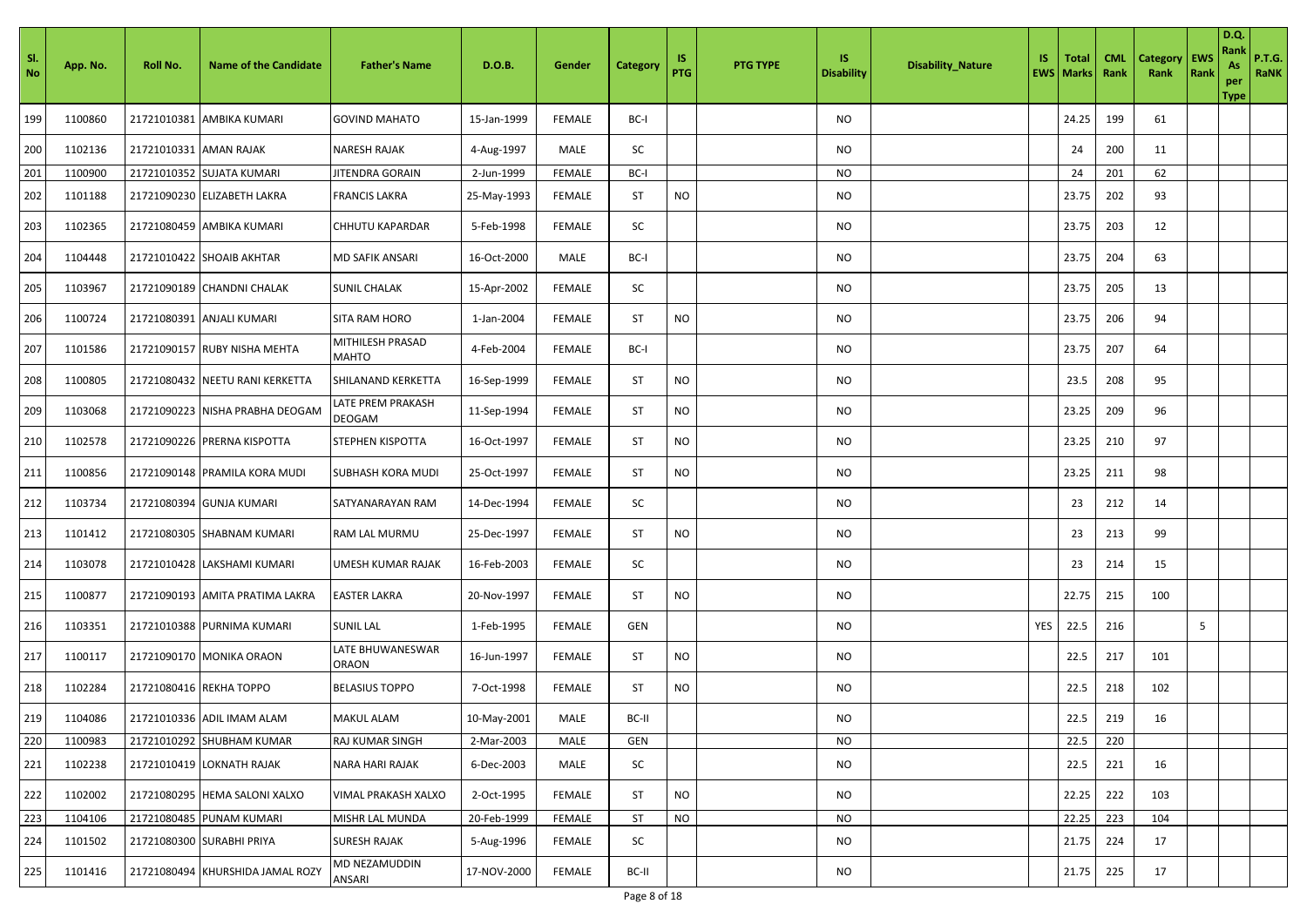| SI.<br>No | App. No. | Roll No.                | <b>Name of the Candidate</b>    | <b>Father's Name</b>                     | D.O.B.      | Gender        | Category                  | 1S<br>PTG | <b>PTG TYPE</b> | IS.<br><b>Disability</b> | <b>Disability_Nature</b> | IS.       | <b>Total</b><br><b>EWS   Marks</b> | <b>CML</b><br>Rank | <b>Category</b><br>Rank | EWS<br>Rank | D.Q.<br>Rank<br>As<br>per<br><b>Type</b> | <b>P.T.G.</b><br>RaNK |
|-----------|----------|-------------------------|---------------------------------|------------------------------------------|-------------|---------------|---------------------------|-----------|-----------------|--------------------------|--------------------------|-----------|------------------------------------|--------------------|-------------------------|-------------|------------------------------------------|-----------------------|
| 226       | 1101152  |                         | 21721080318 PUJA KUMARI JHA     | SATYA NARAYAN JHA                        | 7-Aug-1993  | <b>FEMALE</b> | GEN                       |           |                 | NO                       |                          |           | 21.5                               | 226                |                         |             |                                          |                       |
| 227       | 1103623  |                         | 21721080342 SHIKHA KUMARI       | LATE DOMAN MEHTA                         | 17-Feb-2003 | <b>FEMALE</b> | BC-II                     |           |                 | NO                       |                          |           | 21.5                               | 227                | 18                      |             |                                          |                       |
| 228       | 1104171  |                         | 21721080280 SANITA KUMARI       | DEOCHAND HEMBRAM                         | 13-Jul-2003 | <b>FEMALE</b> | <b>ST</b>                 | <b>NO</b> |                 | NO                       |                          |           | 21.5                               | 228                | 105                     |             |                                          |                       |
| 229       | 1102836  | 21721010332 SHAHIL RAZA |                                 | <b>SAFIK ANSARI</b>                      | 16-Jul-2004 | MALE          | BC-I                      |           |                 | <b>NO</b>                |                          |           | 21.5                               | 229                | 65                      |             |                                          |                       |
| 230       | 1100015  |                         | 21721080433 SUBHADRA KUMARI     | PHIRAN MAHTO                             | 29-Jun-1994 | <b>FEMALE</b> | BC-I                      |           |                 | NO.                      |                          |           | 21.25                              | 230                | 66                      |             |                                          |                       |
| 231       | 1103772  |                         | 21721080325 PAULINA HANSDA      | KEKHA HANSDA                             | 4-MAR-1997  | <b>FEMALE</b> | ST                        | <b>NO</b> |                 | NO                       |                          |           | 21.25                              | 231                | 106                     |             |                                          |                       |
| 232       | 1103912  | 21721010266 MD SAIF ALI |                                 | MD FAZRUDDIN                             | 16-Apr-1997 | MALE          | BC-I                      |           |                 | NO                       |                          |           | 21.25                              | 232                | 67                      |             |                                          |                       |
| 233       | 1103162  |                         | 21721080321 CHANDANI KUMARI     | RAMVIJAY PASWAN                          | 4-May-1997  | <b>FEMALE</b> | SC                        |           |                 | NO                       |                          |           | 21.25                              | 233                | 18                      |             |                                          |                       |
| 234       | 1103214  |                         | 21721080384 SEOSHREE GHOSH      | SUBHASH KUMAR GHOSH                      | 31-Dec-1999 | <b>FEMALE</b> | GEN                       |           |                 | NO                       |                          | <b>NO</b> | 21.25                              | 234                |                         |             |                                          |                       |
| 235       | 1102460  |                         | 21721010378 RUBY KUMARI         | <b>BINDESHWAR NAYAK</b>                  | 22-Jan-2000 | <b>FEMALE</b> | BC-I                      |           |                 | NO                       |                          |           | 21.25                              | 235                | 68                      |             |                                          |                       |
| 236       | 1103515  |                         | 21721080437 SHALINI KUMARI      | PRAKASH CHANDRA<br>MANDAL                | 5-Nov-2000  | <b>FEMALE</b> | BC-I                      |           |                 | NO                       |                          |           | 21.25                              | 236                | 69                      |             |                                          |                       |
| 237       | 1102025  |                         | 21721010312 PRACHIT ORAON       | PRADEEP ORAON                            | 19-Jul-2002 | MALE          | ST                        | <b>NO</b> |                 | NO                       |                          |           | 21.25                              | 237                | 107                     |             |                                          |                       |
| 238       | 1103440  |                         | 21721010367 MANSHI MUNDA        | JALESHWAR MUNDA                          | 1-OCT-2002  | <b>FEMALE</b> | <b>ST</b>                 | <b>NO</b> |                 | NO                       |                          |           | 21.25                              | 238                | 108                     |             |                                          |                       |
| 239       | 1102172  |                         | 21721010274 FULESHWAR SINGH     | <b>SUKRU SINGH</b>                       | 11-Apr-2004 | MALE          | BC-I                      |           |                 | <b>NO</b>                |                          |           | 21.25                              | 239                | 70                      |             |                                          |                       |
| 240       | 1104410  |                         | 21721010233 DEVJEET DAYAL       | ISHWARI DAYAL RAM                        | 17-Sep-1995 | MALE          | SC                        |           |                 | NO.                      |                          |           | 21                                 | 240                | 19                      |             |                                          |                       |
| 241       | 1100936  |                         | 21721080500 ANUPAM VERMA        | <b>SUNIL KUMAR KISHORI</b>               | 30-Mar-1998 | <b>FEMALE</b> | GEN                       |           |                 | NO                       |                          | <b>NO</b> | 20.75                              | 241                |                         |             |                                          |                       |
| 242       | 1104446  |                         | 21721090142 NAMITA KUMARI       | <b>JAWAHARLAL MAHTO</b>                  | 2-Aug-1999  | <b>FEMALE</b> | BC-I                      |           |                 | NO                       |                          |           | 20.75                              | 242                | 71                      |             |                                          |                       |
| 243       | 1104363  |                         | 21721010286 VIMLESH KUMAR PAL   | <b>VIJAY KUMAR PAL</b>                   | 27-Dec-2001 | MALE          | BC-I                      |           |                 | NO                       |                          |           | 20.75                              | 243                | 72                      |             |                                          |                       |
| 244       | 1103176  |                         | 21721090152 KARUNA NIDHI        | LATE HARI RAM                            | 30-Jul-1995 | <b>FEMALE</b> | SC                        |           |                 | <b>NO</b>                |                          |           | 20.5                               | 244                | 20                      |             |                                          |                       |
| 245       | 1103749  | 21721090262 KUMARI NILU |                                 | KAPILESHWER MAHTO<br><b>GANESH KUMAR</b> | 5-Jun-1997  | <b>FEMALE</b> | BC-I                      |           |                 | NO                       |                          |           | 20.5                               | 245                | 73                      |             |                                          |                       |
| 246       | 1100195  |                         | 21721010323 ABHISHEK KUMAR RAVI | RAVIDAS                                  | 23-Jan-2002 | MALE          | SC                        |           |                 | NO                       |                          |           | 20.5                               | 246                | 21                      |             |                                          |                       |
| 247       | 1104429  |                         | 21721010444 AMAN KUMAR          | KALESHWAR MAHTO                          | 13-Nov-2004 | MALE          | BC-I                      |           |                 | <b>NO</b>                |                          |           | 20.5                               | 247                | 74                      |             |                                          |                       |
| 248       | 1101389  |                         | 21721090277 MADHURI KULLU       | MORISH KULLU                             | 1-Feb-1996  | <b>FEMALE</b> | ST                        | <b>NO</b> |                 | NO                       |                          |           | 20.25                              | 248                | 109                     |             |                                          |                       |
| 249       | 1100200  |                         | 21721010347 NISHA KUMARI        | DEVENEDER SAW                            | 2-May-2001  | <b>FEMALE</b> | BC-I                      |           |                 | NO                       |                          |           | 20.25                              | 249                | 75                      |             |                                          |                       |
| 250       | 1103417  |                         | 21721010401 DEEPAK KUMAR SAW    | NAGESHWAR SAW                            | 10-Apr-2002 | MALE          | BC-I                      |           |                 | <b>NO</b>                |                          |           | 20.25                              | 250                | 76                      |             |                                          |                       |
| 251       | 1104318  |                         | 21721090213 CHANDA KUMARI       | MOTILAL MAHTO                            | 6-May-1996  | <b>FEMALE</b> | BC-I                      |           |                 | NO                       |                          |           | 20                                 | 251                | 77                      |             |                                          |                       |
| 252       | 1102632  |                         | 21721080314 JYOTI HEMBRAM       | <b>CHAITAN HEMBRAM</b>                   | 24-Aug-1996 | <b>FEMALE</b> | <b>ST</b><br>Page 9 of 18 | <b>NO</b> |                 | NO                       |                          |           | 20                                 | 252                | 110                     |             |                                          |                       |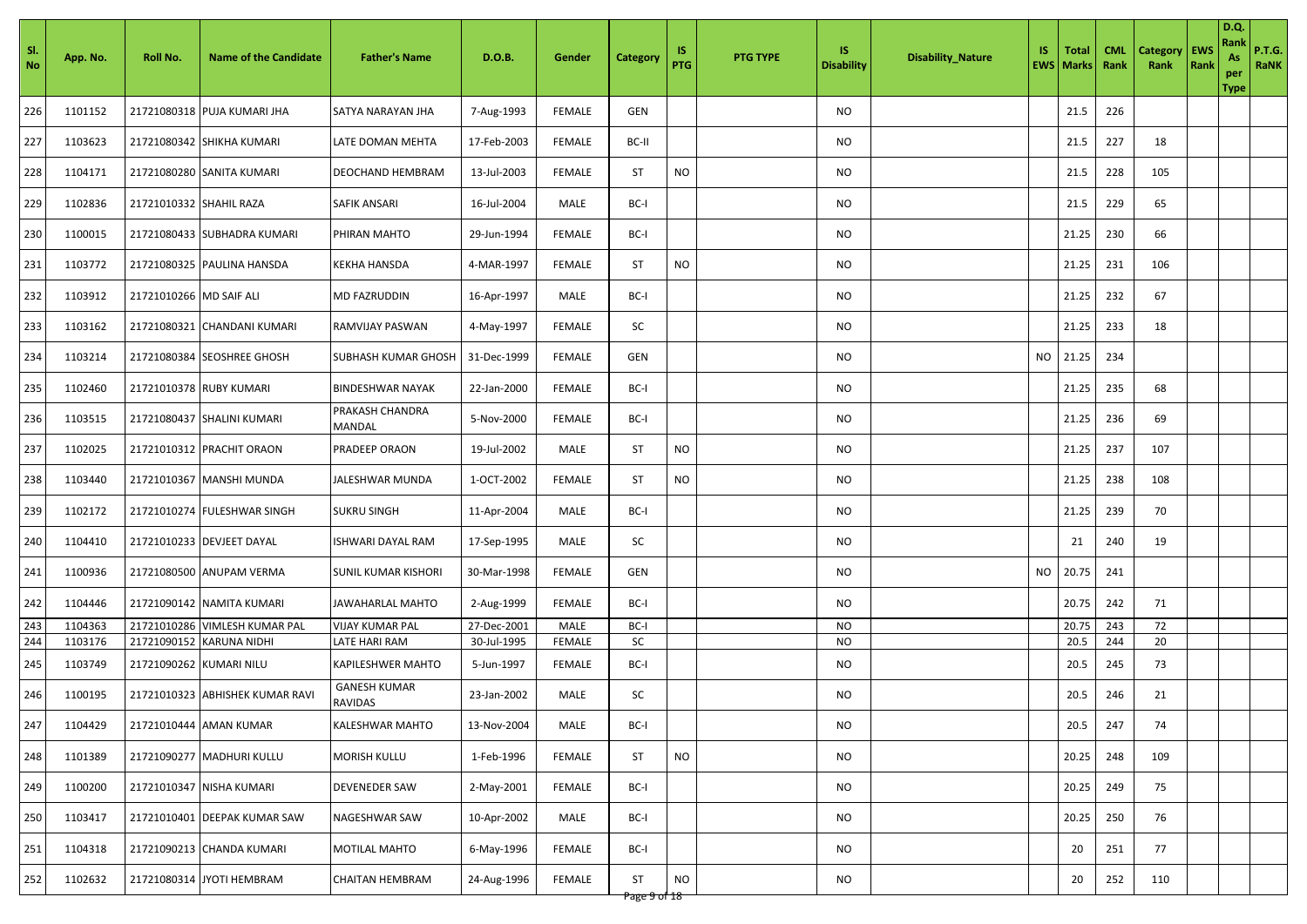| SI.<br>No | App. No. | Roll No.                 | <b>Name of the Candidate</b>   | <b>Father's Name</b>              | D.O.B.      | Gender        | Category   | IS<br><b>PTG</b> | <b>PTG TYPE</b> | <b>IS</b><br><b>Disability</b> | <b>Disability_Nature</b>                                                                                                         | IS. | <b>Total</b><br><b>EWS   Marks</b> | <b>CML</b><br>Rank | <b>Category</b><br>Rank | <b>EWS</b><br>Rank | D.Q.<br>Rank<br>As<br>per<br>Type | <b>P.T.G.</b><br><b>RaNK</b> |
|-----------|----------|--------------------------|--------------------------------|-----------------------------------|-------------|---------------|------------|------------------|-----------------|--------------------------------|----------------------------------------------------------------------------------------------------------------------------------|-----|------------------------------------|--------------------|-------------------------|--------------------|-----------------------------------|------------------------------|
| 253       | 1102016  | 21721010326 AJIT KUMAR   |                                | NARESH YADAV                      | 11-Sep-1997 | MALE          | BC-II      |                  |                 | <b>NO</b>                      |                                                                                                                                  |     | 20                                 | 253                | 19                      |                    |                                   |                              |
| 254       | 1100410  |                          | 21721010354 SABANAM KUMARI     | SATYANARAYAN PRASAD               | 22-Jan-1998 | <b>FEMALE</b> | GEN        |                  |                 | NO                             |                                                                                                                                  |     | 20                                 | 254                |                         |                    |                                   |                              |
| 255       | 1100699  |                          | 21721010459 AMIT KUMAR SAW     | SANJAY KUMAR SAW                  | 9-Jul-1999  | MALE          | BC-I       |                  |                 | NO.                            |                                                                                                                                  |     | 20                                 | 255                | 78                      |                    |                                   |                              |
| 256       | 1103986  |                          | 21721010338 PREMJEET KUMAR     | RAMJEEVAN PRASAD                  | 10-Dec-1999 | MALE          | BC-I       |                  |                 | NO                             |                                                                                                                                  |     | 20                                 | 256                | 79                      |                    |                                   |                              |
| 257       | 1102759  | 21721010449 SUJIT KUMAR  |                                | LALDEV RAM                        | 24-Aug-2003 | MALE          | SC         |                  |                 | NO                             |                                                                                                                                  |     | 20                                 | 257                | 22                      |                    |                                   |                              |
| 258       | 1102164  | 21721080405 JYOTI SINGH  |                                | MANOJ SINGH                       | 3-Jan-2004  | <b>FEMALE</b> | GEN        |                  |                 | NO                             |                                                                                                                                  |     | 19.5                               | 258                |                         |                    |                                   |                              |
| 259       | 1101463  |                          | 21721080356 SWETA DUNGDUNG     | LATE SILBESTER<br><b>DUNGDUNG</b> | 30-Dec-1992 | <b>FEMALE</b> | <b>ST</b>  | <b>NO</b>        |                 | NO                             |                                                                                                                                  |     | 19.25                              | 259                | 111                     |                    |                                   |                              |
| 260       | 1103405  |                          | 21721080430 PINKI KUMARI       | <b>NAND LAL MAHATO</b>            | 5-Mar-2002  | <b>FEMALE</b> | BC-I       |                  |                 | NO                             |                                                                                                                                  |     | 19.25                              | 260                | 80                      |                    |                                   |                              |
| 261       | 1101006  |                          | 21721080482 RASHMI KUMARI      | SOMAR ORAON                       | 30-Sep-2003 | <b>FEMALE</b> | <b>ST</b>  | <b>NO</b>        |                 | NO                             |                                                                                                                                  |     | 19.25                              | 261                | 112                     |                    |                                   |                              |
| 262       | 1103726  | 21721010330              | <b>ASHISH YADAV</b>            | <b>BINOD YADAV</b>                | 18-Feb-1997 | MALE          | BC-II      |                  |                 | NO                             |                                                                                                                                  |     | 19                                 | 262                | 20                      |                    |                                   |                              |
| 263       | 1103107  | 21721010341              | <b>HEMANT KUMAR SAW</b>        | KRISHNA PRASAD                    | 1-Jan-2000  | MALE          | BC-II      |                  |                 | <b>NO</b>                      |                                                                                                                                  |     | 19                                 | 263                | 21                      |                    |                                   |                              |
| 264       | 1104365  | 21721080460 PUSHPA JYOTI |                                | SHIBU PRAJAPATI                   | 6-Mar-2001  | <b>FEMALE</b> | BC-II      |                  |                 | NO                             |                                                                                                                                  |     | 19                                 | 264                | 22                      |                    |                                   |                              |
| 265       | 1103592  | 21721080333              | <b>MANJULA BAA</b>             | <b>SERNUS BAA</b>                 | 15-Jun-1990 | <b>FEMALE</b> | <b>ST</b>  | <b>NO</b>        |                 | <b>NO</b>                      |                                                                                                                                  |     | 18.75                              | 265                | 113                     |                    |                                   |                              |
| 266       | 1100743  |                          | 21721080348 MALKA TARANNUM     | MO IMAMUDDIN                      | 6-Aug-1994  | <b>FEMALE</b> | BC-II      |                  |                 | NO                             |                                                                                                                                  |     | 18.75                              | 266                | 23                      |                    |                                   |                              |
| 267       | 1102409  |                          | 21721010439 BISAKHA KUMARI     | <b>SANTOSH PRAMANIK</b>           | 12-Mar-1996 | <b>FEMALE</b> | BC-I       |                  |                 | YES                            | C-LOCOMOTOR DISABILITY<br>INCLUDING CEREBRAL PALSY,<br>LEPROSY CURED, DWARFISM,<br>ACID ATTACK VICTIMS AND<br>MUSCULAR DYSTROPHY |     | 18.75                              | 267                | 81                      |                    | 1                                 |                              |
| 268       | 1103332  |                          | 21721080313 PINKY KUMARI       | YAMUNA RAM                        | 10-Aug-1996 | <b>FEMALE</b> | SC         |                  |                 | <b>NO</b>                      |                                                                                                                                  |     | 18.75                              | 268                | 23                      |                    |                                   |                              |
| 269       | 1101698  |                          | 21721090237 AYUSHI KUMARI      | RAJESH PRASAD MAHTO               | 7-Apr-1998  | <b>FEMALE</b> | BC-II      |                  |                 | NO                             |                                                                                                                                  |     | 18.75                              | 269                | 24                      |                    |                                   |                              |
| 270       | 1100114  | 21721080382 SUMAN XESS   |                                | <b>WILLIAM XESS</b>               | 5-Mar-1999  | <b>FEMALE</b> | ST         | <b>NO</b>        |                 | NO                             |                                                                                                                                  |     | 18.75                              | 270                | 114                     |                    |                                   |                              |
| 271       | 1100196  |                          | 21721090160 MARY STELLA SOREN  | <b>LAWRENCE SOREN</b>             | 31-Aug-1999 | <b>FEMALE</b> | <b>ST</b>  | <b>NO</b>        |                 | <b>NO</b>                      |                                                                                                                                  |     | 18.75                              | 271                | 115                     |                    |                                   |                              |
| 272       | 1104094  | 21721080423              | <b>SALOMI TUDU</b>             | <b>BENJAMIN TUDU</b>              | 10-Aug-2000 | <b>FEMALE</b> | <b>ST</b>  | <b>NO</b>        |                 | <b>NO</b>                      |                                                                                                                                  |     | 18.75                              | 272                | 116                     |                    |                                   |                              |
| 273       | 1100023  |                          | 21721010280 ABHISHEK KUMAR RAJ | <b>NJRAJ</b>                      | 7-Nov-2001  | MALE          | SC         |                  |                 | NO                             |                                                                                                                                  |     | 18.75                              | 273                | 24                      |                    |                                   |                              |
| 274       | 1104326  |                          | 21721080496 POONAM BHARTI      | <b>RAM SHANKAR</b><br>KUSHWAHA    | 13-Mar-2004 | <b>FEMALE</b> | <b>GEN</b> |                  |                 | NO                             |                                                                                                                                  |     | 18.75                              | 274                |                         |                    |                                   |                              |
| 275       | 1103793  |                          | 21721080374 MAMTA KUMARI       | <b>KRISHNA PASWAN</b>             | 5-Feb-1995  | <b>FEMALE</b> | SC         |                  |                 | <b>NO</b>                      |                                                                                                                                  |     | 18.5                               | 275                | 25                      |                    |                                   |                              |
| 276       | 1101480  | 21721010387 SONEE        |                                | MOTI                              | 15-Dec-1997 | <b>FEMALE</b> | BC-I       |                  |                 | NO                             |                                                                                                                                  |     | 18.5                               | 276                | 82                      |                    |                                   |                              |
| 277       | 1100239  |                          | 21721010445 DIWAKAR KUMAR      | JITAN RAM                         | 15-Jan-1998 | MALE          | SC         |                  |                 | <b>NO</b>                      |                                                                                                                                  |     | 18.5                               | 277                | 26                      |                    |                                   |                              |
| 278       | 1103112  |                          | 21721010264 VIVEK KUMAR GUPTA  | NIRANJAN PRASAD                   | 13-Jan-2003 | MALE          | BC-I       |                  |                 | NO                             |                                                                                                                                  |     | 18.5                               | 278                | 83                      |                    |                                   |                              |
| 279       | 1102337  |                          | 21721090176 PARULI KUMARI      | NANDLAL MAJHI                     | 20-Jan-1992 | <b>FEMALE</b> | BC-II      |                  |                 | <b>NO</b>                      |                                                                                                                                  |     | 18.25                              | 279                | 25                      |                    |                                   |                              |
| 280       | 1100919  |                          | 21721090246 SONY KUMARI        | MAHADEV KUMAR<br>MAHTO            | 29-Jun-2003 | <b>FEMALE</b> | BC-I       |                  |                 | NO                             |                                                                                                                                  |     | 18                                 | 280                | 84                      |                    |                                   |                              |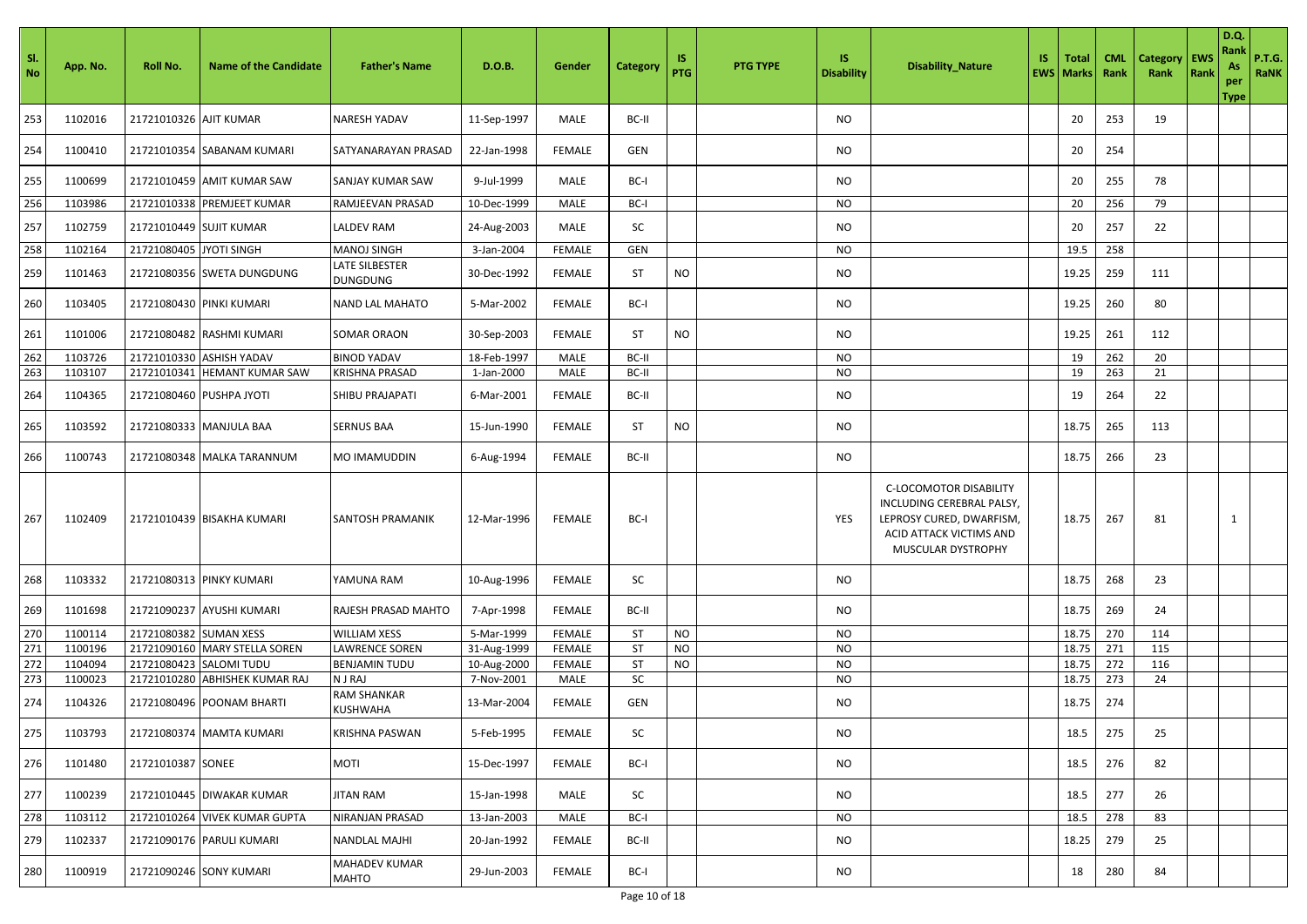| SI.<br>No | App. No. | <b>Roll No.</b>         | <b>Name of the Candidate</b>   | <b>Father's Name</b>      | D.O.B.      | Gender        | Category             | IS.<br>PTG | <b>PTG TYPE</b> | IS.<br><b>Disability</b> | <b>Disability_Nature</b>   | IS | Total<br><b>EWS</b> Marks | <b>CML</b><br>Rank | Category<br>Rank | <b>EWS</b><br>Rank | D.Q.<br>Rank<br>As<br>per<br>Type | <b>P.T.G.</b><br>RaNK |
|-----------|----------|-------------------------|--------------------------------|---------------------------|-------------|---------------|----------------------|------------|-----------------|--------------------------|----------------------------|----|---------------------------|--------------------|------------------|--------------------|-----------------------------------|-----------------------|
| 281       | 1101898  |                         | 21721090239 NISHA KUMARI       | MOHAN MAHTO               | 3-Oct-2003  | <b>FEMALE</b> | BC-I                 |            |                 | NO                       |                            |    | 18                        | 281                | 85               |                    |                                   |                       |
| 282       | 1103315  |                         | 21721010310 GAURAV KUMAR MEHTA | KAMLESH MEHTA             | 13-Nov-1999 | MALE          | BC-II                |            |                 | NO.                      |                            |    | 17.75                     | 282                | 26               |                    |                                   |                       |
| 283       | 1101354  |                         | 21721010302 ROHIT HEMBROM      | AMIN HEMBROM              | 30-Mar-2002 | MALE          | <b>ST</b>            | <b>NO</b>  |                 | NO                       |                            |    | 17.75                     | 283                | 117              |                    |                                   |                       |
| 284       | 1104183  |                         | 21721080365 BASMATI SIDHU      | PADOHARI SIDHU            | 5-Oct-1990  | <b>FEMALE</b> | ST                   | <b>NO</b>  |                 | NO                       |                            |    | 17.5                      | 284                | 118              |                    |                                   |                       |
| 285       | 1101351  |                         | 21721080274 MEGHA SHALINI EKKA | ERON EKKA                 | 26-May-1994 | <b>FEMALE</b> | <b>ST</b>            | <b>NO</b>  |                 | <b>NO</b>                |                            |    | 17.5                      | 285                | 119              |                    |                                   |                       |
| 286       | 1100654  |                         | 21721080401 CHANDRA LATA SINHA | MITHILESH KUMAR           | 22-Jan-1995 | <b>FEMALE</b> | GEN                  |            |                 | <b>NO</b>                |                            | NO | 17.5                      | 286                |                  |                    |                                   |                       |
| 287       | 1102211  |                         | 21721080262 RITIKA PUMMY TIGGA | <b>BALDEO ORAON</b>       | 1-Nov-1996  | <b>FEMALE</b> | ST                   | <b>NO</b>  |                 | <b>NO</b>                |                            |    | 17.5                      | 287                | 120              |                    |                                   |                       |
| 288       | 1102718  |                         | 21721010418 SUMAN HERENJ       | LT. JOHAN HERENJ          | 10-Jan-1998 | MALE          | <b>ST</b>            | <b>NO</b>  |                 | NO                       |                            |    | 17.5                      | 288                | 121              |                    |                                   |                       |
| 289       | 1100622  |                         | 21721080311 SUHAGINI HANSDAK   | LAL HANSDAK               | 8-Mar-1998  | <b>FEMALE</b> | <b>ST</b>            | <b>NO</b>  |                 | <b>NO</b>                |                            |    | 17.5                      | 289                | 122              |                    |                                   |                       |
| 290       | 1102558  |                         | 21721090222 NEHA KUMARI        | <b>JANKI MAHTO</b>        | 11-Dec-1999 | <b>FEMALE</b> | BC-I                 |            |                 | NO                       |                            |    | 17.5                      | 290                | 86               |                    |                                   |                       |
| 291       | 1102923  |                         | 21721010283 MANGILAL BANRA     | <b>CHAUDHRY BANRA</b>     | 22-Aug-2000 | MALE          | ST                   | <b>NO</b>  |                 | NO                       |                            |    | 17.5                      | 291                | 123              |                    |                                   |                       |
| 292       | 1104451  | 21721010250 AKLU MAHTO  |                                | <b>MEGHU MAHTO</b>        | 25-Nov-2001 | MALE          | BC-I                 |            |                 | NO                       |                            |    | 17.5                      | 292                | 87               |                    |                                   |                       |
| 293       | 1100241  |                         | 21721010248 AMAN RAJ XALXO     | ARVIND XALXO              | 25-Feb-2002 | MALE          | <b>ST</b>            | <b>NO</b>  |                 | NO                       |                            |    | 17.5                      | 293                | 124              |                    |                                   |                       |
| 294       | 1101543  | 21721010392 ARTI KUMARI |                                | <b>MADAN SAHA</b>         | 3-Aug-2002  | <b>FEMALE</b> | BC-II                |            |                 | YES                      | A-BLINDNESS AND LOW VISION |    | 17.5                      | 294                | 27               |                    | $\overline{2}$                    |                       |
| 295       | 1104354  | 21721080400 PUJA KUMARI |                                | NIRMAL MAHATO             | 18-May-2003 | <b>FEMALE</b> | BC-I                 |            |                 | <b>NO</b>                |                            |    | 17.5                      | 295                | 88               |                    |                                   |                       |
| 296       | 1101856  | 21721090149 DIVYA LAKRA |                                | <b>MARKUS LAKRA</b>       | 4-Aug-2003  | <b>FEMALE</b> | ST                   | <b>NO</b>  |                 | NO                       |                            |    | 17.5                      | 296                | 125              |                    |                                   |                       |
| 297       | 1103011  |                         | 21721080261 LAXMI KUMARI       | UMESH KUMAR VERMA         | 6-Feb-2004  | <b>FEMALE</b> | BC-II                |            |                 | <b>NO</b>                |                            |    | 17.5                      | 297                | 28               |                    |                                   |                       |
| 298       | 1101692  |                         | 21721080334 LAXMI KUMARI       | DHANESHWAR KUMAR<br>MAHTO | 22-Feb-2004 | <b>FEMALE</b> | BC-I                 |            |                 | NO                       |                            |    | 17.5                      | 298                | 89               |                    |                                   |                       |
| 299       | 1101975  |                         | 21721080470 LAXMI ORAON        | <b>ETWA ORAON</b>         | 8-Feb-1998  | <b>FEMALE</b> | ST                   | <b>NO</b>  |                 | NO.                      |                            |    | 17.25                     | 299                | 126              |                    |                                   |                       |
| 300       | 1103166  |                         | 21721010334 MD HABIBUR RAHMAN  | MD ANSUR RAHMAN           | 1-Jan-2003  | MALE          | BC-I                 |            |                 | NO                       |                            |    | 17.25                     | 300                | 90               |                    |                                   |                       |
| 301       | 1103486  | 21721090156 NISHA RANI  |                                | KRIPAL PRASAD             | 7-Mar-2004  | FEMALE        | BC-II                |            |                 | NO                       |                            |    | 17.25                     | 301                | 29               |                    |                                   |                       |
| 302       | 1102582  |                         | 21721080330 KHUSHBOO TOPNO     | JOHN TOPNO                | 6-Apr-1999  | <b>FEMALE</b> | ST                   | <b>NO</b>  |                 | NO                       |                            |    | 17                        | 302                | 127              |                    |                                   |                       |
| 303       | 1103052  |                         | 21721080317 PUNAM KUMARI       | <b>MUCHIRAM PURAN</b>     | 13-Mar-2000 | <b>FEMALE</b> | ST                   | <b>NO</b>  |                 | <b>NO</b>                |                            |    | 17                        | 303                | 128              |                    |                                   |                       |
| 304       | 1103722  |                         | 21721010267 PRINSH KUMAR       | MAHENDRA PRASAD           | 1-Jun-2003  | MALE          | BC-II                |            |                 | NO                       |                            |    | 17                        | 304                | 30               |                    |                                   |                       |
| 305       | 1103779  |                         | 21721010455 BANTY HANSDAK      | MICHAEL HANSDAK           | 24-Dec-1997 | MALE          | <b>ST</b>            | <b>NO</b>  |                 | NO                       |                            |    | 16.75                     | 305                | 129              |                    |                                   |                       |
| 306       | 1100795  |                         | 21721080481 ANISHA KUMARI      | <b>KUNDAN KUMAR SINGH</b> | 7-Oct-1999  | <b>FEMALE</b> | GEN                  |            |                 | NO                       |                            |    | 16.75                     | 306                |                  |                    |                                   |                       |
| 307       | 1103393  | 21721010293 AJAY SINGH  |                                | <b>GIRWAR SINGH</b>       | 13-Feb-2001 | MALE          | ST                   | <b>NO</b>  |                 | NO.                      |                            |    | 16.75                     | 307                | 130              |                    |                                   |                       |
| 308       | 1100544  |                         | 21721010300 BIPIN KUMAR SINGH  | SAKALDEV SINGH            | 15-Jul-2004 | MALE          | GEN<br>Page 11 of 18 |            |                 | NO                       |                            | NO | 16.75                     | 308                |                  |                    |                                   |                       |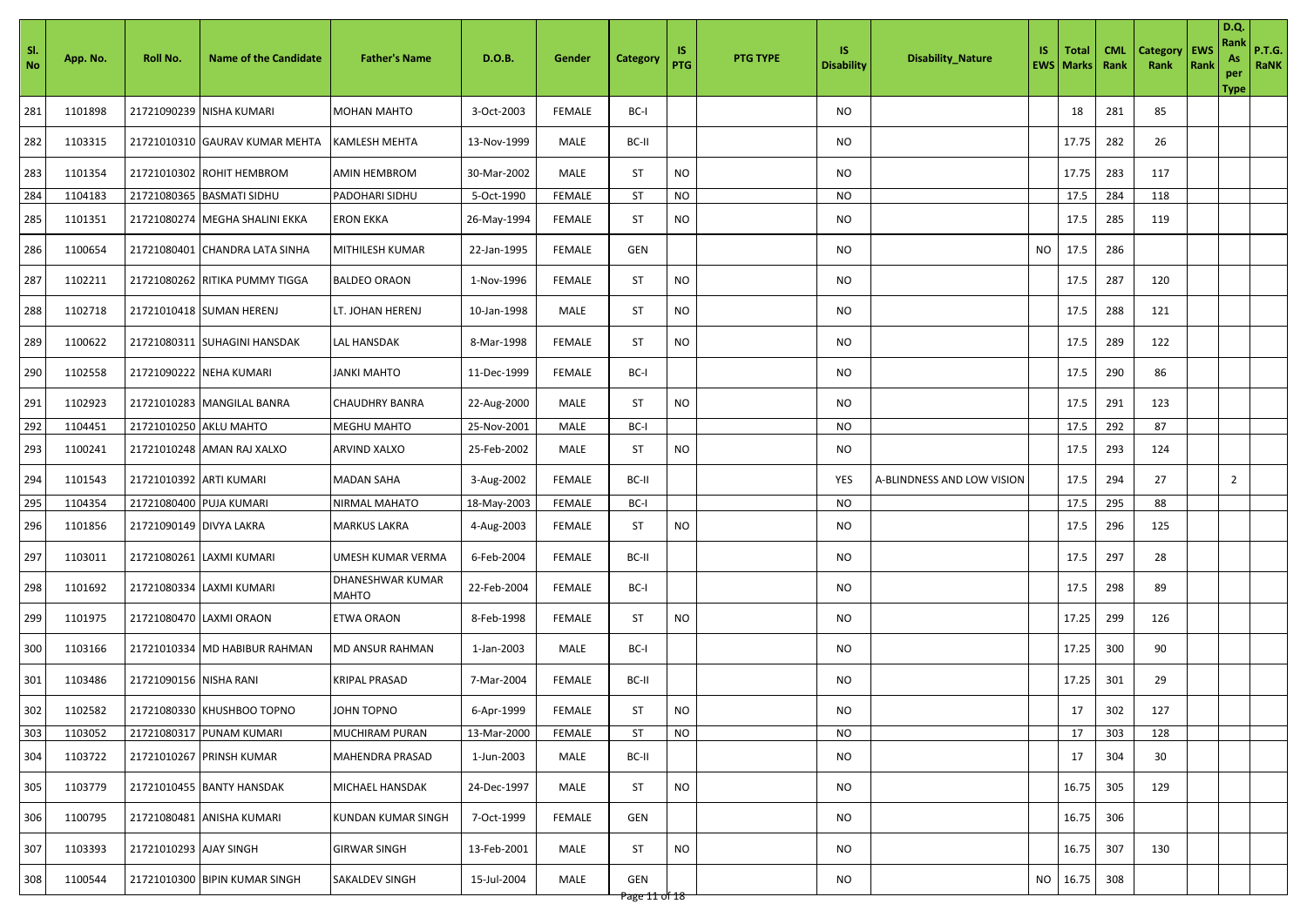| Sl.<br>No | App. No. | Roll No.                | <b>Name of the Candidate</b> | <b>Father's Name</b>            | D.O.B.      | Gender        | Category  | 1S<br><b>PTG</b> | <b>PTG TYPE</b> | IS<br><b>Disability</b> | <b>Disability_Nature</b> | IS. | <b>Total</b><br><b>EWS   Marks</b> | <b>CML</b><br>Rank | <b>Category</b><br>Rank | <b>EWS</b><br>Rank | <b>D.Q.</b><br>Rank<br>As<br>per<br><b>Type</b> | <b>P.T.G.</b><br><b>RaNK</b> |
|-----------|----------|-------------------------|------------------------------|---------------------------------|-------------|---------------|-----------|------------------|-----------------|-------------------------|--------------------------|-----|------------------------------------|--------------------|-------------------------|--------------------|-------------------------------------------------|------------------------------|
| 309       | 1101329  |                         | 21721010443 NARSINGH MAHTO   | RAMESH CHANDRA<br>MAHTO         | 28-Nov-2003 | MALE          | BC-I      |                  |                 | <b>NO</b>               |                          |     | 16.5                               | 309                | 91                      |                    |                                                 |                              |
| 310       | 1100767  | 21721090187 ANOLA HORO  |                              | YAKUB HORO                      | 9-Aug-1994  | <b>FEMALE</b> | ST        | <b>NO</b>        |                 | NO                      |                          |     | 16.25                              | 310                | 131                     |                    |                                                 |                              |
| 311       | 1103473  | 21721080364 PRITI MINZ  |                              | <b>SHANI MINZ</b>               | 18-Feb-1998 | <b>FEMALE</b> | <b>ST</b> | <b>NO</b>        |                 | <b>NO</b>               |                          |     | 16.25                              | 311                | 132                     |                    |                                                 |                              |
| 312       | 1100975  |                         | 21721080469 SANDHYA KUMARI   | JITENDRA MAHTO                  | 13-May-1998 | FEMALE        | BC-II     |                  |                 | NO                      |                          |     | 16.25                              | 312                | 31                      |                    |                                                 |                              |
| 313       | 1102302  |                         | 21721080296 BINITA KACHHAP   | NIRMAL ORAON                    | 19-Jul-1998 | <b>FEMALE</b> | <b>ST</b> | <b>NO</b>        |                 | NO                      |                          |     | 16.25                              | 313                | 133                     |                    |                                                 |                              |
| 314       | 1100794  |                         | 21721080426 PAULINA MARANDI  | <b>ALIAS MARANDI</b>            | 11-DEC-1999 | <b>FEMALE</b> | <b>ST</b> | <b>NO</b>        |                 | <b>NO</b>               |                          |     | 16.25                              | 314                | 134                     |                    |                                                 |                              |
| 315       | 1100646  |                         | 21721090143 MANU MONDAL      | <b>SURESH CHANDRA</b><br>MONDAL | 1-Jan-2000  | <b>FEMALE</b> | BC-I      |                  |                 | NO                      |                          |     | 16.25                              | 315                | 92                      |                    |                                                 |                              |
| 316       | 1100539  | 21721090256 SIMA KUMARI |                              | LAXMAN SAW                      | 5-Feb-2001  | <b>FEMALE</b> | BC-I      |                  |                 | <b>NO</b>               |                          |     | 16.25                              | 316                | 93                      |                    |                                                 |                              |
| 317       | 1103026  | 21721010328             | <b>KARAN KUMAR</b>           | SUDESH YADAV                    | 1-May-2001  | MALE          | BC-II     |                  |                 | NO                      |                          |     | 16.25                              | 317                | 32                      |                    |                                                 |                              |
| 318       | 1100502  | 21721010261             | HIMANSHU KUMAR<br>YADAV      | ARUN KUMAR YADAV                | 8-Jul-2004  | MALE          | GEN       |                  |                 | NO                      |                          |     | 16.25                              | 318                |                         |                    |                                                 |                              |
| 319       | 1104441  |                         | 21721080273 SARSWATI KUMARI  | LAW KUMAR DUBEY                 | 22-Sep-2004 | <b>FEMALE</b> | GEN       |                  |                 | <b>NO</b>               |                          | NO  | 16.25                              | 319                |                         |                    |                                                 |                              |
| 320       | 1101521  |                         | 21721080267 RINKU KUMARI     | <b>JITU PRAJAPATI</b>           | 24-Dec-1996 | <b>FEMALE</b> | BC-I      |                  |                 | NO                      |                          |     | 16                                 | 320                | 94                      |                    |                                                 |                              |
| 321       | 1104283  |                         | 21721010291 BIBHUTI KUMAR    | <b>MAHENDRA PRASAD</b>          | 15-Sep-1998 | MALE          | SC        |                  |                 | NO                      |                          |     | 16                                 | 321                | 27                      |                    |                                                 |                              |
| 322       | 1100875  |                         | 21721080468 LALITA TOPPO     | PAULUS TOPPO                    | 4-Nov-2000  | <b>FEMALE</b> | ST        | <b>NO</b>        |                 | NO                      |                          |     | 15.75                              | 322                | 135                     |                    |                                                 |                              |
| 323       | 1103200  | 21721010230 ALOK RANJAN |                              | VIJAY KUMAR SINGH               | 12-Feb-2004 | MALE          | GEN       |                  |                 | NO                      |                          | YES | 15.5                               | 323                |                         | 6                  |                                                 |                              |
| 324       | 1103915  |                         | 21721080438 SALIMA LAKRA     | <b>BISHNU BHAGAT LAKRA</b>      | 20-Feb-1995 | <b>FEMALE</b> | <b>ST</b> | <b>NO</b>        |                 | NO                      |                          |     | 15.25                              | 324                | 136                     |                    |                                                 |                              |
| 325       | 1100385  |                         | 21721080476 SULEKHA KUMARI   | SANTOSH KUMAR MAHTO             | 13-May-1997 | <b>FEMALE</b> | BC-I      |                  |                 | NO                      |                          |     | 15.25                              | 325                | 95                      |                    |                                                 |                              |
| 326       | 1104312  |                         | 21721010265 SUSHIL KUMAR     | SATENDRA SHARMA                 | 15-Feb-2003 | MALE          | BC-I      |                  |                 | <b>NO</b>               |                          |     | 15.25                              | 326                | 96                      |                    |                                                 |                              |
| 327       | 1104208  |                         | 21721090204 MAYARANI SARKAR  | JAYANT KUMAR MANDAI             | 5-Mar-1999  | <b>FEMALE</b> | BC-I      |                  |                 | NO                      |                          |     | 15                                 | 327                | 97                      |                    |                                                 |                              |
| 328       | 1104373  | 21721080362 USHA RANI   |                              | PREM PRASAD                     | 1-Jun-1999  | <b>FEMALE</b> | BC-II     |                  |                 | NO.                     |                          |     | 15                                 | 328                | 33                      |                    |                                                 |                              |
| 329       | 1103966  |                         | 21721010335 ROUSHAN KUMAR    | <b>KHANNU MAHTO</b>             | 16-May-2000 | MALE          | BC-I      |                  |                 | <b>NO</b>               |                          |     | 15                                 | 329                | 98                      |                    |                                                 |                              |
| 330       | 1102104  |                         | 21721080376 SANGITA MAHATO   | <b>SARBAN MAHATO</b>            | 12-Jun-2000 | <b>FEMALE</b> | BC-I      |                  |                 | NO                      |                          |     | 15                                 | 330                | 99                      |                    |                                                 |                              |
| 331       | 1101781  |                         | 21721080286 ARIFA KHATUN     | MD MARFAT ALAM                  | 1-Jan-2001  | <b>FEMALE</b> | GEN       |                  |                 | NO                      |                          | YES | 15                                 | 331                |                         | $\overline{7}$     |                                                 |                              |
| 332       | 1102115  |                         | 21721080436 SHYAMALI SINGH   | <b>BIJAY KUMAR SINGH</b>        | 7-Sep-2001  | <b>FEMALE</b> | ST        | <b>NO</b>        |                 | NO                      |                          |     | 15                                 | 332                | 137                     |                    |                                                 |                              |
| 333       | 1100954  |                         | 21721080402 GANGA KUMARI     | NARENDRA NATH MAHTO             | 4-Feb-2002  | <b>FEMALE</b> | BC-I      |                  |                 | NO                      |                          |     | 15                                 | 333                | 100                     |                    |                                                 |                              |
| 334       | 1103181  |                         | 21721010256 MANOJ KUMAR      | <b>AKLU PRAJAPAT</b>            | 4-Jun-2003  | MALE          | GEN       |                  |                 | NO                      |                          |     | 15                                 | 334                |                         |                    |                                                 |                              |
| 335       | 1104102  |                         | 21721010260 KAMESHWAR KUMAR  | <b>MADHO SAW</b>                | 2-Dec-2003  | MALE          | BC-I      |                  |                 | NO                      |                          |     | 15                                 | 335                | 101                     |                    |                                                 |                              |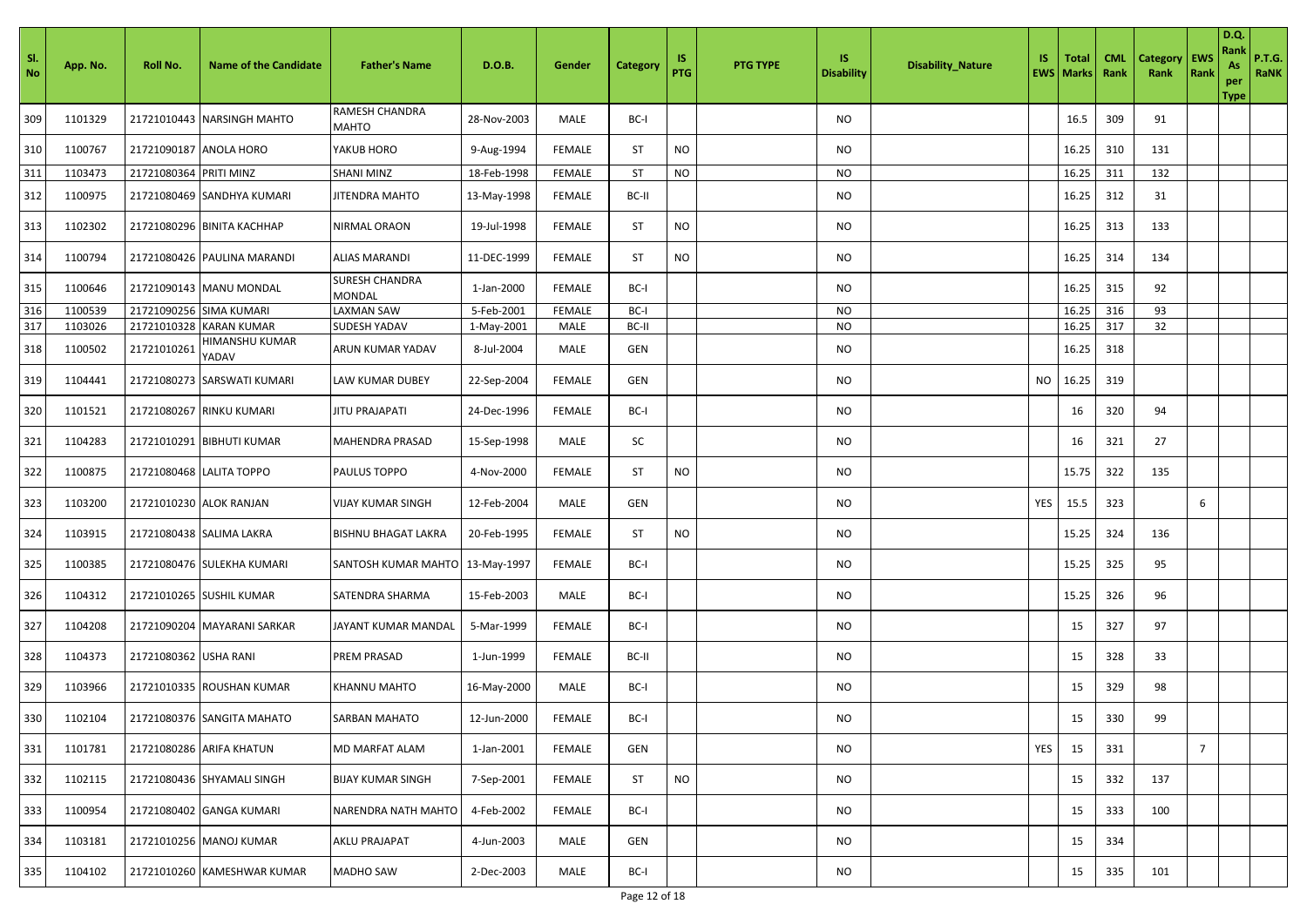| - SI.<br>No | App. No. | Roll No.                | <b>Name of the Candidate</b>    | <b>Father's Name</b>     | D.O.B.      | Gender        | Category  | 1S<br>PTG | <b>PTG TYPE</b> | IS.<br><b>Disability</b> | <b>Disability_Nature</b>   | IS. | Total<br><b>EWS   Marks</b> | <b>CML</b><br>Rank | <b>Category</b><br>Rank | <b>EWS</b><br>Rank | D.Q.<br>Rank<br>As<br>per<br>Type | <b>P.T.G.</b><br><b>RaNK</b> |
|-------------|----------|-------------------------|---------------------------------|--------------------------|-------------|---------------|-----------|-----------|-----------------|--------------------------|----------------------------|-----|-----------------------------|--------------------|-------------------------|--------------------|-----------------------------------|------------------------------|
| 336         | 1104187  |                         | 21721090195 MANISHA KUMARI      | RAJESH THAKUR            | 4-Jan-2004  | FEMALE        | BC-I      |           |                 | NO                       |                            |     | 15                          | 336                | 102                     |                    |                                   |                              |
| 337         | 1102624  |                         | 21721080390 MEGHA VERMA         | BIMAL VERMA              | 5-Feb-2004  | FEMALE        | GEN       |           |                 | NO                       |                            | NO. | 15                          | 337                |                         |                    |                                   |                              |
| 338         | 1102473  | 21721080363             | <b>ANSHU MALA SOY</b>           | KARLUS SOY               | 13-May-1989 | FEMALE        | ST        | <b>NO</b> |                 | NO.                      |                            |     | 14.5                        | 338                | 138                     |                    |                                   |                              |
| 339         | 1103171  |                         | 21721080279 PUNAM KUMARI        | <b>NARAYAN ROY</b>       | 1-Mar-1979  | FEMALE        | GEN       |           |                 | NO                       |                            | NO  | 14.25                       | 339                |                         |                    |                                   |                              |
| 340         | 1103135  |                         | 21721080445 RESHMI KUMARI       | PRAKASH PANDIT           | 21-DEC-2001 | FEMALE        | BC-I      |           |                 | NO                       |                            |     | 14.25                       | 340                | 103                     |                    |                                   |                              |
| 341         | 1103574  |                         | 21721010304 VINAY KUMAR         | DUMAR CHAND MAHTO        | 5-Mar-2001  | MALE          | BC-II     |           |                 | NO                       |                            |     | 14                          | 341                | 34                      |                    |                                   |                              |
| 342         | 1102298  |                         | 21721090236 ANURADHA KUMARI     | <b>NANDKISHOR SAHU</b>   | 28-Jul-2002 | FEMALE        | BC-I      |           |                 | <b>NO</b>                |                            |     | 14                          | 342                | 104                     |                    |                                   |                              |
| 343         | 1102393  | 21721080372             | <b>RESHMI BESRA</b>             | <b>DHENA BESRA</b>       | 19-MAY-2000 | FEMALE        | <b>ST</b> | <b>NO</b> |                 | NO                       |                            |     | 13.75                       | 343                | 139                     |                    |                                   |                              |
| 344         | 1102142  | 21721080315 ASHA SOREN  |                                 | RAMESHWAR SOREN          | 22-Sep-2002 | FEMALE        | <b>ST</b> | <b>NO</b> |                 | NO.                      |                            |     | 13.75                       | 344                | 140                     |                    |                                   |                              |
| 345         | 1103299  |                         | 21721010458 YOGENDRA PRASAD SAW | <b>SUKHDEO SAW</b>       | 20-Feb-2003 | MALE          | BC-II     |           |                 | NO.                      |                            |     | 13.75                       | 345                | 35                      |                    |                                   |                              |
| 346         | 1100793  |                         | 21721010394 SUMAN KUMARI        | <b>DASHRATH SAW</b>      | 26-Feb-2003 | <b>FEMALE</b> | BC-I      |           |                 | <b>YES</b>               | A-BLINDNESS AND LOW VISION |     | 13.75                       | 346                | 105                     |                    | 3                                 |                              |
| 347         | 1100759  |                         | 21721010448 ANUP KUMAR YADAV    | PRAMOD YADAV             | 5-Mar-2003  | MALE          | BC-II     |           |                 | NO.                      |                            |     | 13.75                       | 347                | 36                      |                    |                                   |                              |
| 348         | 1103018  |                         | 21721010416 VISHAL KUMAR        | AWADHESH KUMAR RAM       | 3-Feb-2004  | MALE          | SC        |           |                 | NO                       |                            |     | 13.75                       | 348                | 28                      |                    |                                   |                              |
| 349         | 1103858  |                         | 21721010426 SUSHIL KUMAR        | <b>BABAN KUMAR YADAV</b> | 4-Mar-2004  | MALE          | BC-II     |           |                 | <b>NO</b>                |                            |     | 13.75                       | 349                | 37                      |                    |                                   |                              |
| 350         | 1100823  | 21721010281             | PRIYAWARTA KUMAR                | /IJAYKANT SINGH          | 14-Apr-2003 | MALE          | BC-II     |           |                 | NO                       |                            |     | 13.5                        | 350                | 38                      |                    |                                   |                              |
| 351         | 1100589  | 21721090279 KALI KUMARI |                                 | RANJAN MAHTO             | 22-Dec-1992 | FEMALE        | BC-I      |           |                 | NO                       |                            |     | 13.25                       | 351                | 106                     |                    |                                   |                              |
| 352         | 1101847  |                         | 21721010413 KUNDAN KUMAR        | RAMPARVESH RAM           | 15-Aug-1996 | MALE          | SC        |           |                 | NO.                      |                            |     | 13.25                       | 352                | 29                      |                    |                                   |                              |
| 353         | 1100729  |                         | 21721090252 RENUKA BAGE         | SALAN BAGE               | 14-Mar-2003 | FEMALE        | ST        | NO.       |                 | NO                       |                            |     | 13                          | 353                | 141                     |                    |                                   |                              |
| 354         | 1103591  | 21721080293             | <b>MENKA KUMARI</b>             | <b>KAPIL MUNI DUBEY</b>  | 1-Jan-1998  | FEMALE        | GEN       |           |                 | NO                       |                            | NO. | 12.75                       | 354                |                         |                    |                                   |                              |
| 355         | 1100274  | 21721080411 PUDU SOREN  |                                 | <b>RUPAI SOREN</b>       | 1-Feb-2000  | FEMALE        | <b>ST</b> | <b>NO</b> |                 | NO.                      |                            |     | 12.75                       | 355                | 142                     |                    |                                   |                              |
| 356         | 1101612  | 21721080306             | PALLAWI KUMARI                  | RAMESH PRAJAPATI         | 11-FEB-2000 | <b>FEMALE</b> | BC-I      |           |                 | NO                       |                            |     | 12.75                       | 356                | 107                     |                    |                                   |                              |
| 357         | 1101419  |                         | 21721010442 RAHUL KUMAR         | MAHENDRA RAM             | 15-Oct-2002 | MALE          | SC        |           |                 | NO.                      |                            |     | 12.75                       | 357                | 30                      |                    |                                   |                              |
| 358         | 1101385  |                         | 21721080477 SARITA KUMARI       | <b>GULAB MANJHI</b>      | 6-MAR-1998  | FEMALE        | ST        | <b>NO</b> |                 | NO.                      |                            |     | 12.5                        | 358                | 143                     |                    |                                   |                              |
| 359         | 1101380  |                         | 21721010386 RITU KUMUD KUJUR    | <b>AMAR KUJUR</b>        | 26-May-1998 | FEMALE        | ST        | <b>NO</b> |                 | <b>NO</b>                |                            |     | 12.5                        | 359                | 144                     |                    |                                   |                              |
| 360         | 1101863  |                         | 21721010288 RAJAT KANTI GHOSH   | PASUPATI GHOSH           | 10-Sep-1999 | MALE          | BC-II     |           |                 | NO.                      |                            |     | 12.5                        | 360                | 39                      |                    |                                   |                              |
| 361         | 1103177  | 21721090190 DEZY KUMARI |                                 | TOKAN PRASAD MAHTO       | 30-Dec-2000 | FEMALE        | BC-II     |           |                 | NO                       |                            |     | 12.5                        | 361                | 40                      |                    |                                   |                              |
| 362         | 1102783  |                         | 21721080370 KAVITA KUMARI       | RATI MAHTO               | 17-Jun-2001 | FEMALE        | BC-I      |           |                 | NO                       |                            |     | 12.5                        | 362                | 108                     |                    |                                   |                              |
| 363         | 1103072  | 21721010273 RAJU KUMAR  |                                 | <b>GOLOK SAHA</b>        | 22-Mar-2002 | MALE          | BC-I      |           |                 | NO.                      |                            |     | 12.5                        | 363                | 109                     |                    |                                   |                              |
| 364         | 1101725  | 21721080444 SHIVANI RAJ |                                 | MAHENDRA KUMAR           | 23-Feb-2003 | FEMALE        | BC-I      |           |                 | NO                       |                            |     | 12.5                        | 364                | 110                     |                    |                                   |                              |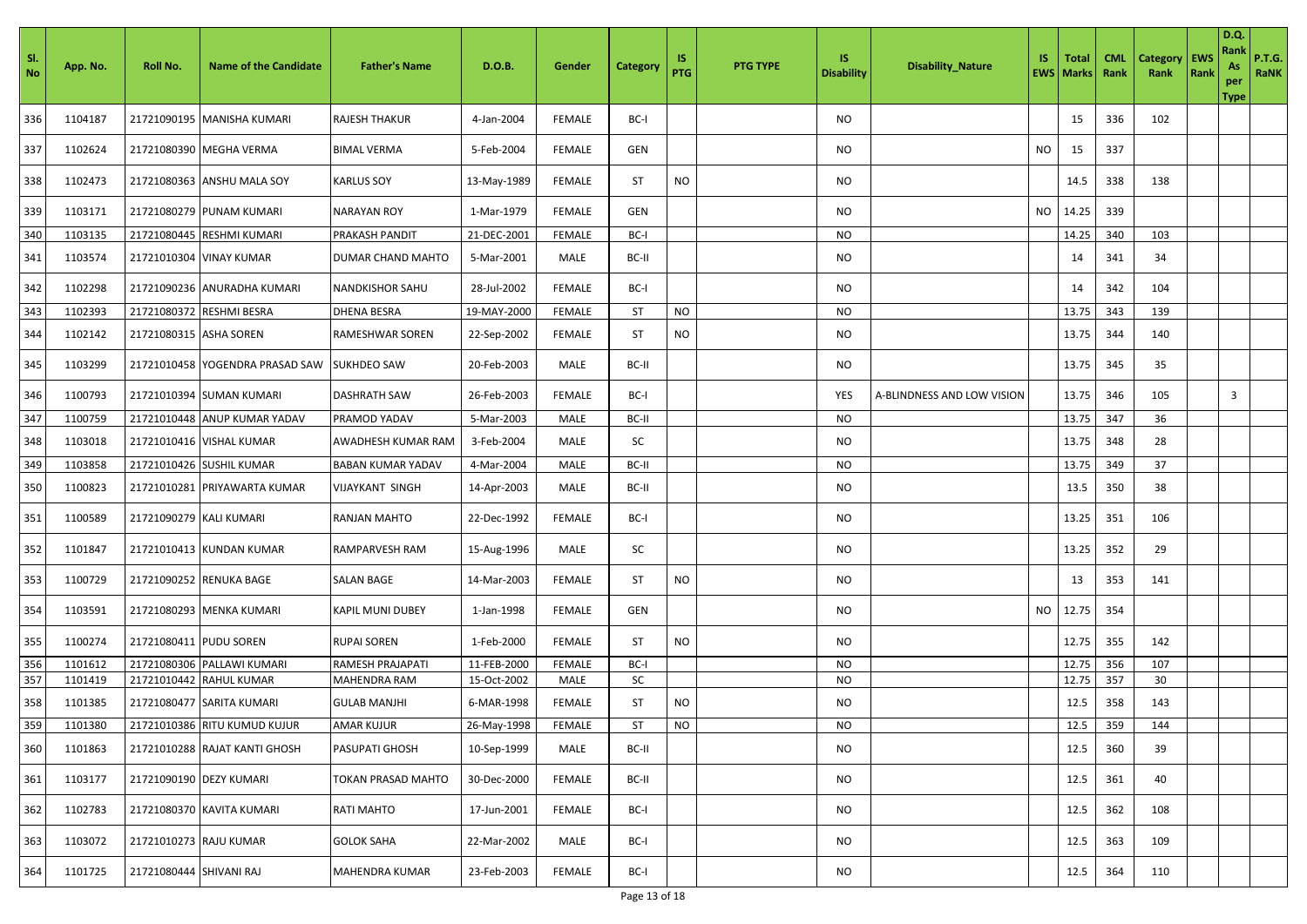| SI.<br>No | App. No. | <b>Roll No.</b>          | <b>Name of the Candidate</b> | <b>Father's Name</b>      | D.O.B.      | Gender        | Category  | 1S<br>PTG | <b>PTG TYPE</b> | IS.<br><b>Disability</b> | <b>Disability_Nature</b> | IS | Total<br><b>EWS   Marks</b> | <b>CML</b><br>Rank | <b>Category</b><br>Rank | <b>EWS</b><br>Rank | <b>D.Q.</b><br>Rank<br>As<br>per<br><b>Type</b> | <b>P.T.G.</b><br>RaNK |
|-----------|----------|--------------------------|------------------------------|---------------------------|-------------|---------------|-----------|-----------|-----------------|--------------------------|--------------------------|----|-----------------------------|--------------------|-------------------------|--------------------|-------------------------------------------------|-----------------------|
| 365       | 1104131  | 21721010246 ANIL KUMAR   |                              | <b>MAHENDRA RAM</b>       | 20-Jun-2003 | MALE          | SC        |           |                 | <b>NO</b>                |                          |    | 12.5                        | 365                | 31                      |                    |                                                 |                       |
| 366       | 1101660  |                          | 21721010379 RUKMANI KUMARI   | <b>BABULAL SAHU</b>       | 28-Nov-2003 | <b>FEMALE</b> | BC-II     |           |                 | NO                       |                          |    | 12.5                        | 366                | 41                      |                    |                                                 |                       |
| 367       | 1104234  |                          | 21721010299 ANUDIPAN HALDAR  | <b>ACHINTO HALDAR</b>     | 10-Mar-2004 | MALE          | BC-I      |           |                 | NO                       |                          |    | 12.5                        | 367                | 111                     |                    |                                                 |                       |
| 368       | 1104220  |                          | 21721010234 CHANDAN KUMAR    | <b>VIJAY PRASAD YADAV</b> | 26-Apr-2004 | MALE          | GEN       |           |                 | <b>NO</b>                |                          |    | 12.5                        | 368                |                         |                    |                                                 |                       |
| 369       | 1104288  |                          | 21721010434 PRINCE KUMAR     | <b>RAMRUP YADAV</b>       | 10-May-2004 | MALE          | BC-I      |           |                 | <b>NO</b>                |                          |    | 12.5                        | 369                | 112                     |                    |                                                 |                       |
| 370       | 1101265  |                          | 21721010320 KANTI KUMAR SAH  | AJIT KUMAR SAH            | 1-Jan-2002  | MALE          | BC-I      |           |                 | NO                       |                          |    | 12.25                       | 370                | 113                     |                    |                                                 |                       |
| 371       | 1100493  |                          | 21721080373 KIRAN KUMARI     | RADHESHYAM RAJAK          | 5-Jun-2004  | <b>FEMALE</b> | GEN       |           |                 | NO                       |                          |    | 12.25                       | 371                |                         |                    |                                                 |                       |
| 372       | 1102226  |                          | 21721010329 SUNNY KUMAR      | RAJA RAM                  | 10-Oct-1998 | MALE          | SC        |           |                 | NO                       |                          |    | 12                          | 372                | 32                      |                    |                                                 |                       |
| 373       | 1103567  |                          | 21721090185 KAJAL KUMARI     | SATYA NARAYAN SAHU        | 1-Aug-2004  | <b>FEMALE</b> | BC-I      |           |                 | NO                       |                          |    | 12                          | 373                | 114                     |                    |                                                 |                       |
| 374       | 1101374  | 21721080412 SHEELA KISKU |                              | PATWARI KISKU             | 8-Jun-2000  | <b>FEMALE</b> | ST        | <b>NO</b> |                 | NO                       |                          |    | 11.75                       | 374                | 145                     |                    |                                                 |                       |
| 375       | 1100402  |                          | 21721080298 SUMAN KUMARI     | <b>BANDHUDEO SAHU</b>     | 2-Nov-1999  | <b>FEMALE</b> | BC-I      |           |                 | NO                       |                          |    | 11.5                        | 375                | 115                     |                    |                                                 |                       |
| 376       | 1104145  |                          | 21721080450 SANGEETA KUJUR   | <b>CHANDEHSWAR BHAGAT</b> | 5-Jan-2004  | <b>FEMALE</b> | <b>ST</b> | <b>NO</b> |                 | NO.                      |                          |    | 11.5                        | 376                | 146                     |                    |                                                 |                       |
| 377       | 1103172  | 21721010275 DINESH RAM   |                              | VINOD RAM                 | 8-Feb-1999  | MALE          | SC        |           |                 | NO                       |                          |    | 11.25                       | 377                | 33                      |                    |                                                 |                       |
| 378       | 1103957  |                          | 21721010415 NIRBHAY KUMAR    | <b>BINDU RAM</b>          | 11-Jun-1999 | MALE          | SC        |           |                 | NO.                      |                          |    | 11.25                       | 378                | 34                      |                    |                                                 |                       |
| 379       | 1100618  |                          | 21721010417 RUPESH ORAON     | TIWARI ORAON              | 15-Jun-1999 | MALE          | <b>ST</b> | <b>NO</b> |                 | NO                       |                          |    | 11.25                       | 379                | 147                     |                    |                                                 |                       |
| 380       | 1104083  | 21721010289 AMIT KUMAR   |                              | TRIVENI KUMAR             | 1-Jun-2001  | MALE          | GEN       |           |                 | NO.                      |                          |    | 11.25                       | 380                |                         |                    |                                                 |                       |
| 381       | 1102902  |                          | 21721080302 ANSHUMALA MINZ   | JAYMANGAL ORAON           | 4-Jan-2002  | <b>FEMALE</b> | ST        | <b>NO</b> |                 | NO                       |                          |    | 11.25                       | 381                | 148                     |                    |                                                 |                       |
| 382       | 1101917  |                          | 21721010404 AYUSH NAYAK      | <b>DILIP NAYAK</b>        | 18-Oct-2002 | MALE          | BC-II     |           |                 | NO                       |                          |    | 11.25                       | 382                | 42                      |                    |                                                 |                       |
| 383       | 1104243  |                          | 21721010284 AMRIT MAHATO     | RAMESHWAR MAHATO          | 6-Apr-1995  | MALE          | GEN       |           |                 | NO                       |                          |    | 11                          | 383                |                         |                    |                                                 |                       |
| 384       | 1103763  |                          | 21721010287 KULENDRA KUMAR   | RAJENDRA DANGI            | 3-Aug-1996  | MALE          | BC-II     |           |                 | <b>NO</b>                |                          |    | 11                          | 384                | 43                      |                    |                                                 |                       |
| 385       | 1103635  |                          | 21721010316 ANIL PASWAN      | PRAKASH PASWAN            | 20-May-1998 | MALE          | SC        |           |                 | NO                       |                          |    | 11                          | 385                | 35                      |                    |                                                 |                       |
| 386       | 1100786  |                          | 21721090159 PUJA SHARMA      | MANOJ KUMAR SHARMA        | 28-Jan-2002 | <b>FEMALE</b> | GEN       |           |                 | <b>NO</b>                |                          |    | 11                          | 386                |                         |                    |                                                 |                       |
| 387       | 1104074  |                          | 21721010303 YASHWANT KUMAR   | RAJA RAM                  | 9-Nov-2003  | MALE          | SC        |           |                 | $NO$                     |                          |    | 11                          | 387                | 36                      |                    |                                                 |                       |
| 388       | 1102217  |                          | 21721090172 KANCHAN KUMARI   | MAHARAJ KUMAR<br>MAHTO    | 16-Jan-1999 | <b>FEMALE</b> | BC-I      |           |                 | <b>NO</b>                |                          |    | 10.5                        | 388                | 116                     |                    |                                                 |                       |
| 389       | 1102437  |                          | 21721010412 GULSHAN MAHTO    | NIRANJAN MAHTO            | 11-Dec-2002 | MALE          | BC-I      |           |                 | NO.                      |                          |    | 10.5                        | 389                | 117                     |                    |                                                 |                       |
| 390       | 1101737  |                          | 21721090177 RINKEY KISPOTTA  | <b>BALI BHAGAT</b>        | 13-May-2000 | <b>FEMALE</b> | <b>ST</b> | <b>NO</b> |                 | NO.                      |                          |    | 10.25                       | 390                | 149                     |                    |                                                 |                       |
| 391       | 1103058  |                          | 21721010425 SAMIR KUMAR SAHA | NILKANTH SAHA             | 5-Apr-2002  | MALE          | BC-I      |           |                 | NO                       |                          |    | 10.25                       | 391                | 118                     |                    |                                                 |                       |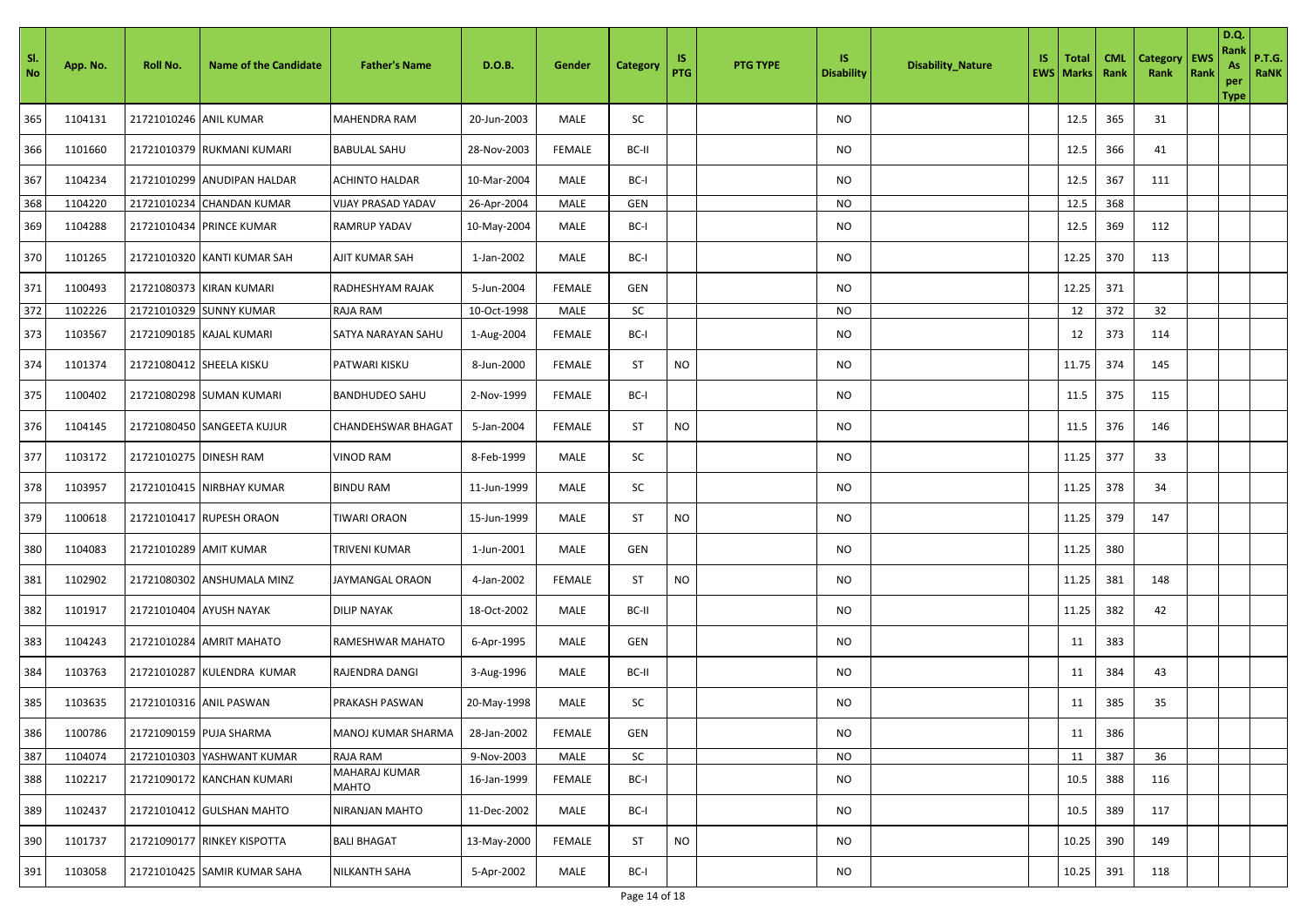| SI.<br>N <sub>o</sub> | App. No. | Roll No.                | <b>Name of the Candidate</b>                | <b>Father's Name</b>      | D.O.B.      | Gender        | Category  | 1S<br>PTG | <b>PTG TYPE</b> | IS.<br><b>Disability</b> | <b>Disability_Nature</b>                                                                                                         | IS. | <b>Total</b><br><b>EWS</b> Marks | <b>CML</b><br>Rank | <b>Category</b><br>Rank | <b>EWS</b><br>Rank | D.Q.<br>Rank<br>As<br>per<br>Type | <b>P.T.G.</b><br><b>RaNK</b> |
|-----------------------|----------|-------------------------|---------------------------------------------|---------------------------|-------------|---------------|-----------|-----------|-----------------|--------------------------|----------------------------------------------------------------------------------------------------------------------------------|-----|----------------------------------|--------------------|-------------------------|--------------------|-----------------------------------|------------------------------|
| 392                   | 1101961  |                         | 21721080278 SUMMI KUMARI                    | <b>DURGESH ORAON</b>      | 6-Nov-1997  | <b>FEMALE</b> | <b>ST</b> | <b>NO</b> |                 | NO                       |                                                                                                                                  |     | 10                               | 392                | 150                     |                    |                                   |                              |
| 393                   | 1102114  |                         | 21721010296 FURKAN ANSARI                   | <b>RAJAK ANSARI</b>       | 10-Jan-1998 | MALE          | BC-I      |           |                 | NO                       |                                                                                                                                  |     | 10                               | 393                | 119                     |                    |                                   |                              |
| 394                   | 1103938  |                         | 21721010421 BABUSHOL MURMU                  | <b>BISHU MURMU</b>        | 12-Nov-1999 | MALE          | <b>ST</b> | <b>NO</b> |                 | NO                       |                                                                                                                                  |     | 10                               | 394                | 151                     |                    |                                   |                              |
| 395                   | 1103798  |                         | 21721090238 SHILPA BHARTI                   | <b>RAVINDRA PRASAD</b>    | 2-Feb-2002  | <b>FEMALE</b> | GEN       |           |                 | NO                       |                                                                                                                                  |     | 10                               | 395                |                         |                    |                                   |                              |
| 396                   | 1103902  |                         | 21721010263 SUBHASH KUMAR MAHTO NIMAY MAHTO |                           | 15-Aug-2002 | MALE          | BC-I      |           |                 | NO                       |                                                                                                                                  |     | 10                               | 396                | 120                     |                    |                                   |                              |
| 397                   | 1104313  | 21721010279             | <b>VIVEK KUMAR</b>                          | SHYAM BIHARI RAM          | 20-Feb-2003 | MALE          | SC        |           |                 | NO                       |                                                                                                                                  |     | 10                               | 397                | 37                      |                    |                                   |                              |
| 398                   | 1102988  | 21721090234             | PREMSHILA GLORY<br><b>HEMBROM</b>           | <b>BRINAL HEMBROM</b>     | 17-Sep-2003 | <b>FEMALE</b> | <b>ST</b> | <b>NO</b> |                 | NO                       |                                                                                                                                  |     | 10                               | 398                | 152                     |                    |                                   |                              |
| 399                   | 1104114  | 21721080383             | KHUSHBU KUMARI                              | KAILASH PRASAD            | 26-Jul-2004 | <b>FEMALE</b> | BC-I      |           |                 | NO                       |                                                                                                                                  |     | 10                               | 399                | 121                     |                    |                                   |                              |
| 400                   | 1101183  |                         | 21721010290 NITESH KUMAR MAHATO             | <b>DASHRATH MAHATO</b>    | 10-May-2002 | MALE          | BC-I      |           |                 | NO                       |                                                                                                                                  |     | 9.75                             | 400                | 122                     |                    |                                   |                              |
| 401                   | 1104127  |                         | 21721090174 SIMRAN KUMARI                   | <b>TILAK MAHTO</b>        | 17-Sep-2002 | <b>FEMALE</b> | BC-I      |           |                 | NO                       |                                                                                                                                  |     | 9.75                             | 401                | 123                     |                    |                                   |                              |
| 402                   | 1101997  |                         | 21721090202 SIMPA KUMARI                    | <b>DILIP KUMAR MAHATO</b> | 12-Nov-2002 | <b>FEMALE</b> | BC-I      |           |                 | NO                       |                                                                                                                                  |     | 9.75                             | 402                | 124                     |                    |                                   |                              |
| 403                   | 1101237  |                         | 21721010410 RAVINDRA NATH PANDIT            | <b>SHANKAR PANDIT</b>     | 15-Apr-2003 | MALE          | BC-I      |           |                 | NO                       |                                                                                                                                  |     | 9.75                             | 403                | 125                     |                    |                                   |                              |
| 404                   | 1103096  |                         | 21721010339 RAJESH KUMAR RAM                | <b>DEVARAJ RAM</b>        | 28-Jan-1996 | MALE          | SC        |           |                 | NO                       |                                                                                                                                  |     | 9.5                              | 404                | 38                      |                    |                                   |                              |
| 405                   | 1102515  |                         | 21721010311 PRAVEEN MARANDI                 | <b>GANESH MARANDI</b>     | 9-Jul-2001  | MALE          | <b>ST</b> | <b>NO</b> |                 | NO                       |                                                                                                                                  |     | 9.5                              | 405                | 153                     |                    |                                   |                              |
| 406                   | 1100596  |                         | 21721010340 SHIV SHANKAR KUMAR              | <b>SABITA DEVI</b>        | 2-Aug-2002  | MALE          | BC-II     |           |                 | NO                       |                                                                                                                                  |     | 9.5                              | 406                | 44                      |                    |                                   |                              |
| 407                   | 1104041  |                         | 21721080270 SANTOSHI PRAMANIK               | PRAHALAD PRAMANIK         | 23-Aug-1999 | <b>FEMALE</b> | BC-I      |           |                 | NO                       |                                                                                                                                  |     | 9.25                             | 407                | 126                     |                    |                                   |                              |
| 408                   | 1102735  |                         | 21721010395 PRIYA KUMARI                    | <b>BISHAMBHAR SWANSI</b>  | 2-JAN-2001  | <b>FEMALE</b> | SC        |           |                 | YES                      | C-LOCOMOTOR DISABILITY<br>INCLUDING CEREBRAL PALSY,<br>LEPROSY CURED, DWARFISM,<br>ACID ATTACK VICTIMS AND<br>MUSCULAR DYSTROPHY |     | 9.25                             | 408                | 39                      |                    | $\overline{2}$                    |                              |
| 409                   | 1102392  | 21721010278             | CHANDAN KUMAR<br><b>THAKUR</b>              | <b>VIRENDRA THAKUR</b>    | 4-May-2002  | MALE          | BC-I      |           |                 | NO                       |                                                                                                                                  |     | 9.25                             | 409                | 127                     |                    |                                   |                              |
| 410                   | 1103507  | 21721010399             | LAXMI KUMARI                                | <b>DHANESHWAR YADAV</b>   | 1-Jan-2003  | MALE          | BC-II     |           |                 | NO                       |                                                                                                                                  |     | 9.25                             | 410                | 45                      |                    |                                   |                              |
| 411                   | 1101535  | 21721010315 PIKAY GHOSH |                                             | <b>KRISHNA PADO GHOSH</b> | 8-Jan-2004  | MALE          | BC-I      |           |                 | <b>NO</b>                |                                                                                                                                  |     | 9.25                             | 411                | 128                     |                    |                                   |                              |
| 412                   | 1102159  |                         | 21721090265 SONALI KUMARI                   | <b>MAHESH KESHRI</b>      | 1-Aug-2004  | FEMALE        | GEN       |           |                 | <b>NO</b>                |                                                                                                                                  |     | 9.25                             | 412                |                         |                    |                                   |                              |
| 413                   | 1104384  |                         | 21721080418 NEELAM KUMARI                   | <b>HUBLAL MAHTO</b>       | 17-Mar-1993 | <b>FEMALE</b> | BC-II     |           |                 | NO                       |                                                                                                                                  |     | 9                                | 413                | 46                      |                    |                                   |                              |
| 414                   | 1100145  |                         | 21721010396 MUKTI KUMARI                    | <b>GOPAL RAJAK</b>        | 8-Jan-1997  | FEMALE        | SC        |           |                 | YES                      | C-LOCOMOTOR DISABILITY<br>INCLUDING CEREBRAL PALSY,<br>LEPROSY CURED, DWARFISM,<br>ACID ATTACK VICTIMS AND<br>MUSCULAR DYSTROPHY |     | 9                                | 414                | 40                      |                    | $\overline{3}$                    |                              |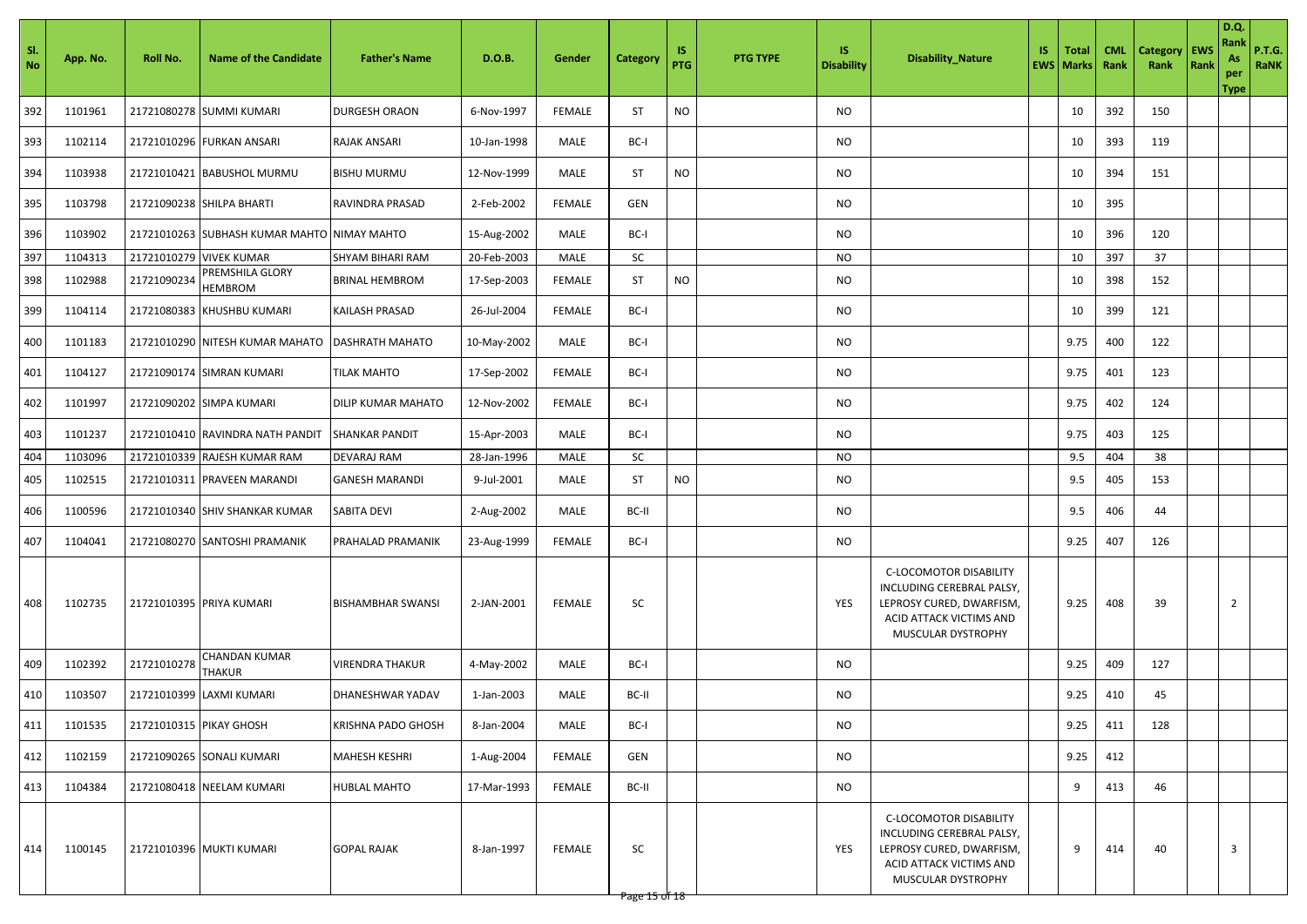| SI.<br><b>No</b> | App. No. | Roll No.                | <b>Name of the Candidate</b>   | <b>Father's Name</b>    | D.O.B.      | Gender        | <b>Category</b> | 1S<br><b>PTG</b> | <b>PTG TYPE</b> | IS.<br><b>Disability</b> | <b>Disability_Nature</b> | IS. | <b>Total</b><br><b>EWS Marks</b> | <b>CML</b><br>Rank | Category<br>Rank | <b>EWS</b><br>Rank | <b>D.Q.</b><br>Rank<br>As<br>per<br>Type | <b>P.T.G.</b><br>RaNK |
|------------------|----------|-------------------------|--------------------------------|-------------------------|-------------|---------------|-----------------|------------------|-----------------|--------------------------|--------------------------|-----|----------------------------------|--------------------|------------------|--------------------|------------------------------------------|-----------------------|
| 415              | 1101840  |                         | 21721010370 MENESHA TOPNO      | <b>MATHIAS TOPNO</b>    | 8-Mar-1999  | <b>FEMALE</b> | <b>ST</b>       | <b>NO</b>        |                 | NO                       |                          |     | 9                                | 415                | 154              |                    |                                          |                       |
| 416              | 1102781  | 21721080287 DEVKI GOPE  |                                | RAMCHANDRA GOPE         | 28-Apr-1995 | <b>FEMALE</b> | BC-I            |                  |                 | NO                       |                          |     | 8.75                             | 416                | 129              |                    |                                          |                       |
| 417              | 1101745  |                         | 21721080453 MITHUL KUMARI      | <b>KASTU SINGH</b>      | 10-Sep-1999 | <b>FEMALE</b> | BC-I            |                  |                 | NO                       |                          |     | 8.75                             | 417                | 130              |                    |                                          |                       |
| 418              | 1103409  | 21721010440 RAJU KUMAR  |                                | <b>SUDHIR RAM</b>       | 1-Jan-2001  | MALE          | BC-I            |                  |                 | NO                       |                          |     | 8.75                             | 418                | 131              |                    |                                          |                       |
| 419              | 1102545  |                         | 21721080452 ARCHNA KUMARI      | <b>SATENDRA RAM</b>     | 19-Dec-2001 | <b>FEMALE</b> | SC              |                  |                 | NO                       |                          |     | 8.75                             | 419                | 41               |                    |                                          |                       |
| 420              | 1103090  |                         | 21721010240 DEEPAK KUMAR NONIA | <b>RAJESH NONIA</b>     | 1-Jun-2004  | MALE          | BC-I            |                  |                 | <b>NO</b>                |                          |     | 8.75                             | 420                | 132              |                    |                                          |                       |
| 421              | 1103279  |                         | 21721010453 MANTU KUMAR DANGI  | NARENDRA SINGH          | 16-Oct-2004 | MALE          | BC-I            |                  |                 | NO                       |                          |     | 8.75                             | 421                | 133              |                    |                                          |                       |
| 422              | 1102706  | 21721080488 ARTI KUMARI |                                | HEERALAL MAHTO          | 5-Oct-1998  | <b>FEMALE</b> | BC-I            |                  |                 | <b>NO</b>                |                          |     | 8.5                              | 422                | 134              |                    |                                          |                       |
| 423              | 1101169  |                         | 21721010450 BIDYANAND MAHATO   | <b>BADRINATH MAHATO</b> | 22-Oct-1998 | MALE          | BC-I            |                  |                 | NO                       |                          |     | 8.5                              | 423                | 135              |                    |                                          |                       |
| 424              | 1102064  |                         | 21721080404 TAMANNA PARWEEN    | MD KAMALUDDIN ANSARI    | 1-Jan-1999  | <b>FEMALE</b> | BC-I            |                  |                 | NO                       |                          |     | 8.5                              | 424                | 136              |                    |                                          |                       |
| 425              | 1103544  |                         | 21721080397 PRIYANKA BAKHLA    | <b>TEMBA BHAGAT</b>     | 5-NOV-1999  | <b>FEMALE</b> | <b>ST</b>       | <b>NO</b>        |                 | NO                       |                          |     | 8.5                              | 425                | 155              |                    |                                          |                       |
| 426              | 1101308  |                         | 21721090205 MINU MURMU         | CHUNDA MURMU            | 4-Dec-1999  | <b>FEMALE</b> | <b>ST</b>       | <b>NO</b>        |                 | NO                       |                          |     | 8.5                              | 426                | 156              |                    |                                          |                       |
| 427              | 1101541  |                         | 21721010249 PRITAM MANDAL      | <b>DIPAK MANDAL</b>     | 13-Apr-2004 | MALE          | BC-I            |                  |                 | NO                       |                          |     | 8.5                              | 427                | 137              |                    |                                          |                       |
| 428              | 1103501  |                         | 21721080259 PUSHPA TOPPO       | <b>BASANT TOPPO</b>     | 12-Feb-1997 | <b>FEMALE</b> | <b>ST</b>       | <b>NO</b>        |                 | NO                       |                          |     | 8.25                             | 428                | 157              |                    |                                          |                       |
| 429              | 1104078  |                         | 21721010429 RAHUL KUMAR        | JAY PRAKASH PANDIT      | 15-Mar-1999 | MALE          | BC-I            |                  |                 | NO                       |                          |     | 8.25                             | 429                | 138              |                    |                                          |                       |
| 430              | 1101816  | 21721010327 MUNNA LAL   |                                | RAMCHANDRA RAM          | 20-Aug-1995 | MALE          | SC              |                  |                 | NO                       |                          |     | 8                                | 430                | 42               |                    |                                          |                       |
| 431              | 1101098  |                         | 21721090235 SIMRAN XALXO       | <b>RAKHBIR XAXLO</b>    | 12-Oct-1997 | <b>FEMALE</b> | <b>ST</b>       | <b>NO</b>        |                 | NO                       |                          |     | 8                                | 431                | 158              |                    |                                          |                       |
| 432              | 1102169  |                         | 21721010451 CHUNCHUN YADAV     | <b>CHHANGURI YADAV</b>  | 15-Apr-2000 | MALE          | BC-II           |                  |                 | <b>NO</b>                |                          |     | 8                                | 432                | 47               |                    |                                          |                       |
| 433              | 1101036  | 21721080499             | <b>ROMA KUMARI</b>             | <b>SUNIL GUPTA</b>      | 10-Aug-2003 | <b>FEMALE</b> | GEN             |                  |                 | NO                       |                          |     | 8                                | 433                |                  |                    |                                          |                       |
| 434              | 1100563  | 21721080357             | NAINA MONIKA KUJUR             | <b>NAIMAN KUJUR</b>     | 19-Jan-1994 | <b>FEMALE</b> | <b>ST</b>       | <b>NO</b>        |                 | NO                       |                          |     | 7.75                             | 434                | 159              |                    |                                          |                       |
| 435              | 1102909  |                         | 21721010441 DEEPAK KUMAR YADAV | <b>INDERDEV YADAV</b>   | 5-Jul-1997  | MALE          | BC-II           |                  |                 | NO                       |                          |     | 7.75                             | 435                | 48               |                    |                                          |                       |
| 436              | 1101272  |                         | 21721010276 BIRSINGH KAYAM     | <b>HARDUGAN KAYAM</b>   | 2-Mar-2003  | MALE          | ST              | <b>NO</b>        |                 | <b>NO</b>                |                          |     | 7.75                             | 436                | 160              |                    |                                          |                       |
| 437              | 1102182  |                         | 21721080327 MANISHA KUMARI     | <b>BAIDYANATH MURMU</b> | 12-Jul-1996 | <b>FEMALE</b> | ST              | <b>NO</b>        |                 | NO                       |                          |     | 7.5                              | 437                | 161              |                    |                                          |                       |
| 438              | 1104093  | 21721080371             | <b>ALKA KUMARI</b>             | RADHESHYAM SAHU         | 24-Apr-1997 | <b>FEMALE</b> | BC-I            |                  |                 | NO                       |                          |     | 7.5                              | 438                | 139              |                    |                                          |                       |
| 439              | 1104141  |                         | 21721080271 SUSMITA TOPNO      | PRITAM TOPNO            | 11-JUN-2001 | <b>FEMALE</b> | ST              | <b>NO</b>        |                 | NO                       |                          |     | 7.5                              | 439                | 162              |                    |                                          |                       |
| 440              | 1102547  |                         | 21721090179 KIRAN KUMARI       | <b>GANESH PRASAD</b>    | 22-Jan-2003 | <b>FEMALE</b> | BC-I            |                  |                 | NO                       |                          |     | 7.5                              | 440                | 140              |                    |                                          |                       |
| 441              | 1100775  | 21721080467 PRITY PAYAL |                                | <b>MACHHENDRA SAW</b>   | 20-Nov-2003 | <b>FEMALE</b> | BC-I            |                  |                 | NO                       |                          |     | 7.5                              | 441                | 141              |                    |                                          |                       |
| 442              | 1103102  |                         | 21721010259 TILAK PRASAD       | <b>GANESH PRASAD</b>    | 15-Jun-1999 | MALE          | BC-I            |                  |                 | NO                       |                          |     | 7.25                             | 442                | 142              |                    |                                          |                       |
| 443              | 1103813  |                         | 21721080339 SANJANA BHARTI     | RAVINDRA PRASAD         | 2-Feb-2004  | <b>FEMALE</b> | GEN             |                  |                 | NO                       |                          |     | 7.25                             | 443                |                  |                    |                                          |                       |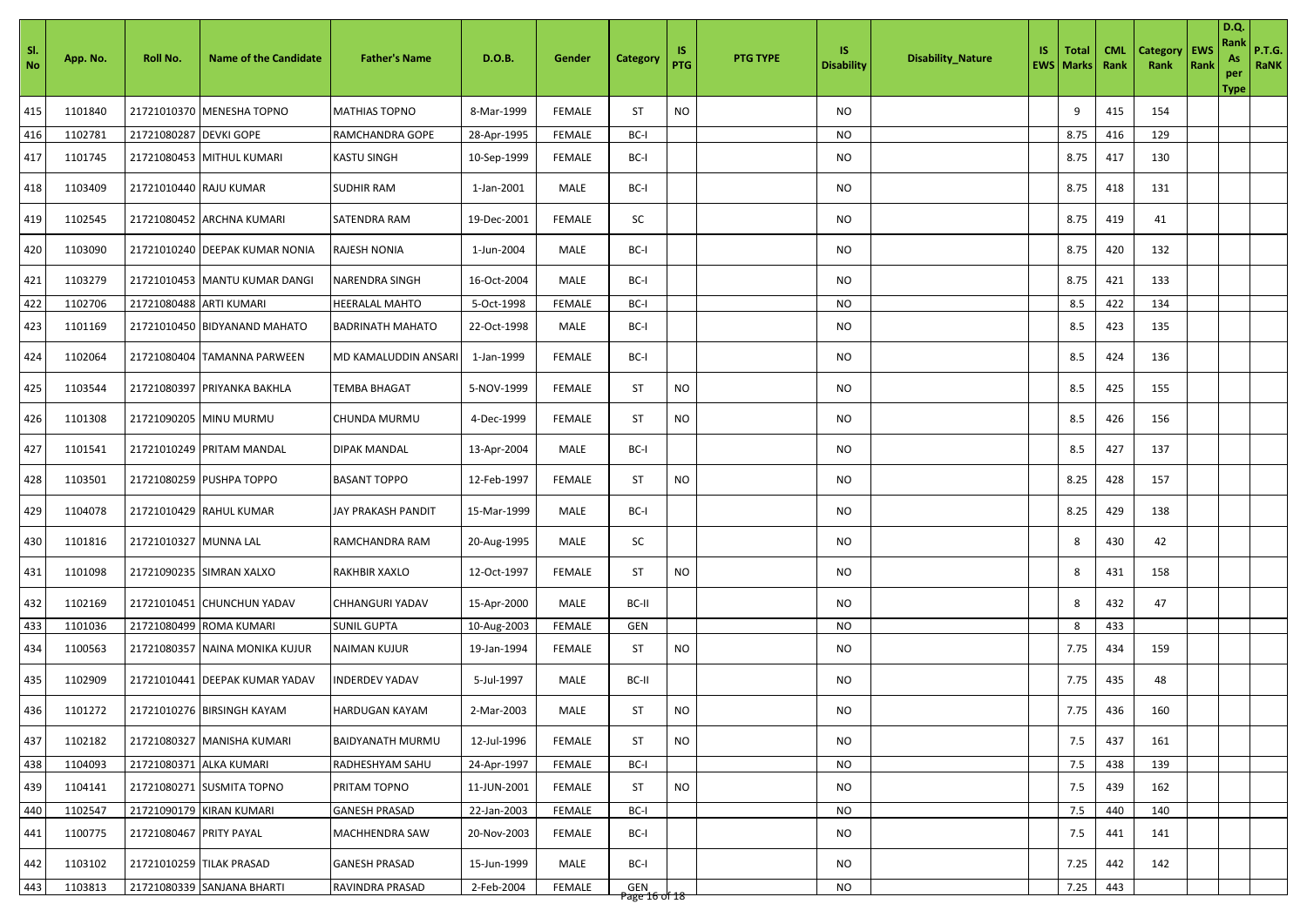| - SI.<br><b>No</b> | App. No. | Roll No.                | <b>Name of the Candidate</b>   | <b>Father's Name</b>           | D.O.B.         | Gender        | <b>Category</b> | 1S<br><b>PTG</b> | <b>PTG TYPE</b> | <b>IS</b><br><b>Disability</b> | <b>Disability_Nature</b> | IS. | <b>Total</b><br><b>EWS   Marks</b> | <b>CML</b><br>Rank | Category<br>Rank | <b>EWS</b><br>Rank | <b>D.Q.</b><br>Rank<br>As<br>per<br><b>Type</b> | <b>P.T.G.</b><br><b>RaNK</b> |
|--------------------|----------|-------------------------|--------------------------------|--------------------------------|----------------|---------------|-----------------|------------------|-----------------|--------------------------------|--------------------------|-----|------------------------------------|--------------------|------------------|--------------------|-------------------------------------------------|------------------------------|
| 444                | 1103088  | 21721010433 DILIP KUMAR |                                | PARASH NATH YADAV              | 2-Apr-1999     | MALE          | BC-II           |                  |                 | NO                             |                          |     | 7                                  | 444                | 49               |                    |                                                 |                              |
| 445                | 1103352  | 21721010272             | NAGMANI PRASAD<br>KUSHWAHA     | CHODHRICHARAN BHARTI           | 4-Jun-2000     | MALE          | BC-II           |                  |                 | NO                             |                          |     | 7                                  | 445                | 50               |                    |                                                 |                              |
| 446                | 1100304  |                         | 21721010295 SAGAR KUMAR        | S P RAKESH BABU                | 3-Mar-2004     | MALE          | BC-I            |                  |                 | NO                             |                          |     | $\overline{7}$                     | 446                | 143              |                    |                                                 |                              |
| 447                | 1104385  |                         | 21721010322 PINTU KUMAR        | NUNULAL PASWAN                 | 3-Oct-1997     | MALE          | SC              |                  |                 | NO                             |                          |     | 6.75                               | 447                | 43               |                    |                                                 |                              |
| 448                | 1103242  |                         | 21721010268 AKASH KUMAR MANDAL | PRAKASH KUMAR<br><b>MANDAL</b> | 27-Aug-2001    | MALE          | BC-I            |                  |                 | <b>NO</b>                      |                          |     | 6.5                                | 448                | 144              |                    |                                                 |                              |
| 449                | 1102731  |                         | 21721010247 BADRINATH DAS      | <b>SUREN DAS</b>               | 18-Dec-1995    | MALE          | BC-II           |                  |                 | NO                             |                          |     | 6.25                               | 449                | 51               |                    |                                                 |                              |
| 450                | 1102730  |                         | 21721010364 SUSHMITA MURMU     | JOSEPH MURMU                   | 6-Jul-1997     | <b>FEMALE</b> | <b>ST</b>       | <b>NO</b>        |                 | <b>NO</b>                      |                          |     | 6.25                               | 450                | 163              |                    |                                                 |                              |
| 451                | 1103013  | 21721080337 NUNI BESRA  |                                | MANJU BESRA                    | 29-Aug-2000    | <b>FEMALE</b> | ST              | <b>NO</b>        |                 | <b>NO</b>                      |                          |     | 6.25                               | 451                | 164              |                    |                                                 |                              |
| 452                | 1103595  | 21721010324 MANOJ PAIRA |                                | <b>KHAGEN PAIRA</b>            | 2-Feb-2002     | MALE          | BC-I            |                  |                 | <b>NO</b>                      |                          |     | 6.25                               | 452                | 145              |                    |                                                 |                              |
| 453                | 1101903  |                         | 21721080336 TANUSHRI MAHATO    | <b>BABURAM MAHATO</b>          | 25-Mar-2002    | <b>FEMALE</b> | BC-I            |                  |                 | NO                             |                          |     | 6.25                               | 453                | 146              |                    |                                                 |                              |
| 454                | 1102555  |                         | 21721010317 MITHLESH KUMAR     | LATA SUNESHWAR RAM             | 5-Mar-2003     | MALE          | SC              |                  |                 | NO                             |                          |     | 6.25                               | 454                | 44               |                    |                                                 |                              |
| 455                | 1103843  |                         | 21721010285 NITISH KUMAR SINGH | SANTOSH KUMAR SINGH            | 10-Jan-2004    | MALE          | ST              | <b>NO</b>        |                 | NO                             |                          |     | 6.25                               | 455                | 165              |                    |                                                 |                              |
| 456                | 1100679  | 21721010454             | <b>GUNJAN RAVIDAS</b>          | BHIKHARI RAVIDAS               | 14-Sep-1997    | MALE          | SC              |                  |                 | <b>NO</b>                      |                          |     | 6                                  | 456                | 45               |                    |                                                 |                              |
| 457                | 1100935  |                         | 21721080449 DEEPA KUMARI       | SANDEEP KUMAR                  | 6-Feb-2004     | <b>FEMALE</b> | BC-I            |                  |                 | <b>NO</b>                      |                          |     | 6                                  | 457                | 147              |                    |                                                 |                              |
| 458                | 1102168  |                         | 21721010427 SAURABH MUNDA      | RAMDEO MUNDA                   | 1-Aug-2002     | MALE          | ST              | <b>NO</b>        |                 | <b>NO</b>                      |                          |     | 5.5                                | 458                | 166              |                    |                                                 |                              |
| 459                | 1103700  | 21721010350 ISHA KUMARI |                                | SUDRASHAN MAHTO                | 25-Dec-2004    | <b>FEMALE</b> | BC-I            |                  |                 | <b>NO</b>                      |                          |     | 5.5                                | 459                | 148              |                    |                                                 |                              |
| 460                | 1102480  |                         | 21721080251 HIRAMANI PAREYA    | IOGENDRA PAREYA                | 25-Oct-2001    | <b>FEMALE</b> | <b>ST</b>       | <b>NO</b>        |                 | <b>NO</b>                      |                          |     | 5                                  | 460                | 167              |                    |                                                 |                              |
| 461                | 1101207  |                         | 21721010342 NITISH KUMAR       | UPENDRA RAM                    | 25-May-2004    | MALE          | <b>GEN</b>      |                  |                 | <b>NO</b>                      |                          |     | 5                                  | 461                |                  |                    |                                                 |                              |
| 462                | 1101315  |                         | 21721010309 PRITAM MUNDA       | ATE JAGDISH MUNDA.             | 3-Nov-2000     | MALE          | ST              | <b>NO</b>        |                 | ΝO                             |                          |     | 4.75                               | 462                | 168              |                    |                                                 |                              |
| 463                | 1103769  |                         | 21721090271 NISHI KUMARI       | PRAKASH MANDAL                 | 27-Sep-2002    | <b>FEMALE</b> | BC-I            |                  |                 | NO                             |                          |     | 4.25                               | 463                | 149              |                    |                                                 |                              |
| 464                | 1100967  |                         | 21721090188 YAMUNA KUMARI      | NARENDRA NATH MAHTO            | 2-Feb-1999     | <b>FEMALE</b> | BC-I            |                  |                 | NO                             |                          |     | 4                                  | 464                | 150              |                    |                                                 |                              |
| 465                | 1102139  |                         | 21721090255 VICKY KUMAR RAJAK  | NARESH RAJAK                   | 3-Feb-1999     | <b>FEMALE</b> | SC              |                  |                 | NO                             |                          |     | 4                                  | 465                | 46               |                    |                                                 |                              |
| 466                | 1103929  |                         | 21721090254 KHUSHI VERMA       | MANOJ KUMAR MAHTO              | $6 - May-2004$ | FEMALE        | BC-II           |                  |                 | <b>NO</b>                      |                          |     | $\overline{4}$                     | 466                | 52               |                    |                                                 |                              |
| 467                | 1101199  |                         | 21721010456 VIKAS URANW        | SANCHU URANW                   | 18-Jun-1998    | MALE          | <b>ST</b>       | <b>NO</b>        |                 | <b>NO</b>                      |                          |     | 3.75                               | 467                | 169              |                    |                                                 |                              |
| 468                | 1102917  | 21721010405 AMIT MUNDA  |                                | DHARMA MUNDA                   | 7-Feb-2003     | MALE          | ST              | <b>NO</b>        |                 | NO                             |                          |     | 3.75                               | 468                | 170              |                    |                                                 |                              |
| 469                | 1103511  |                         | 21721010244 RAHUL KUMAR        | ADITYA PRASAD MEHTA            | 5-Aug-2003     | MALE          | GEN             |                  |                 | NO                             |                          |     | 3.75                               | 469                |                  |                    |                                                 |                              |
| 470                | 1101409  |                         | 21721010438 PINTU KUMAR        | NARAYAN MAHTO                  | 8-Nov-2003     | MALE          | BC-II           |                  |                 | NO                             |                          |     | 2.5                                | 470                | 53               |                    |                                                 |                              |
| 471                | 1103936  |                         | 21721090141 SARITA KUMARI      | PUSHWA MUNDA                   | 7-Jul-2000     | <b>FEMALE</b> | ST              | <b>NO</b>        |                 | NO                             |                          |     | 2.25                               | 471                | 171              |                    |                                                 |                              |
| 472                | 1100857  |                         | 21721010414 VIKRAM KUMAR MAHTO | <b>SHRI KAPILESHWAR</b>        | 25-Jul-2001    | MALE          | BC-I            |                  |                 | NO                             |                          |     | $\overline{2}$                     | 472                | 151              |                    |                                                 |                              |